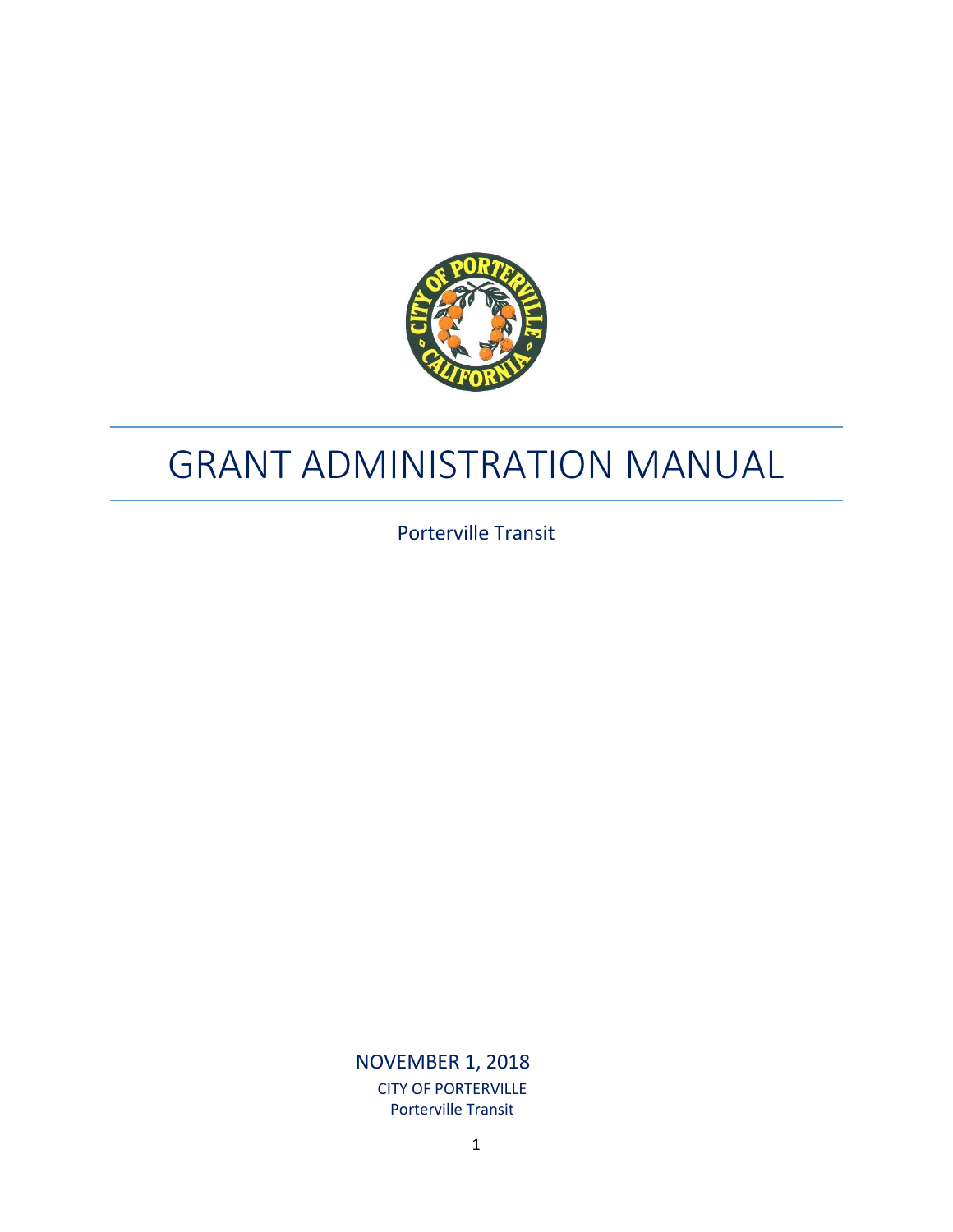## Table of Contents

| <b>Personal Conflicts of Interest</b>                                           | 6  |
|---------------------------------------------------------------------------------|----|
| <b>Gifts</b>                                                                    | 6  |
|                                                                                 |    |
|                                                                                 |    |
|                                                                                 |    |
| <b>Grant Project Manager</b>                                                    | 7  |
| <b>Administrative Staff</b>                                                     | 7  |
| <b>Department Directors</b>                                                     | 8  |
| <b>Human Resources Department</b>                                               | 8  |
| <b>City Attorney</b>                                                            | 8  |
| <b>City Council</b>                                                             | 8  |
| <b>Finance Director</b>                                                         | 8  |
| <b>Grant Procedures Checklist</b>                                               | 9  |
| <b>Types of Grants</b>                                                          | 10 |
| Monitoring and Oversight of the Grant                                           | 10 |
| <b>Information Technology</b>                                                   | 10 |
| Maintaining System Continuity in the Event of System or Operation Disruption 10 |    |
| Updating or Terminating User Access Rights and Segregation of Duties 10         |    |
| Updating Safeguarding Data Records against Unauthorized Alterations including   |    |
| <b>Financial Management</b>                                                     | 11 |
|                                                                                 |    |
|                                                                                 |    |
|                                                                                 |    |
|                                                                                 |    |
|                                                                                 |    |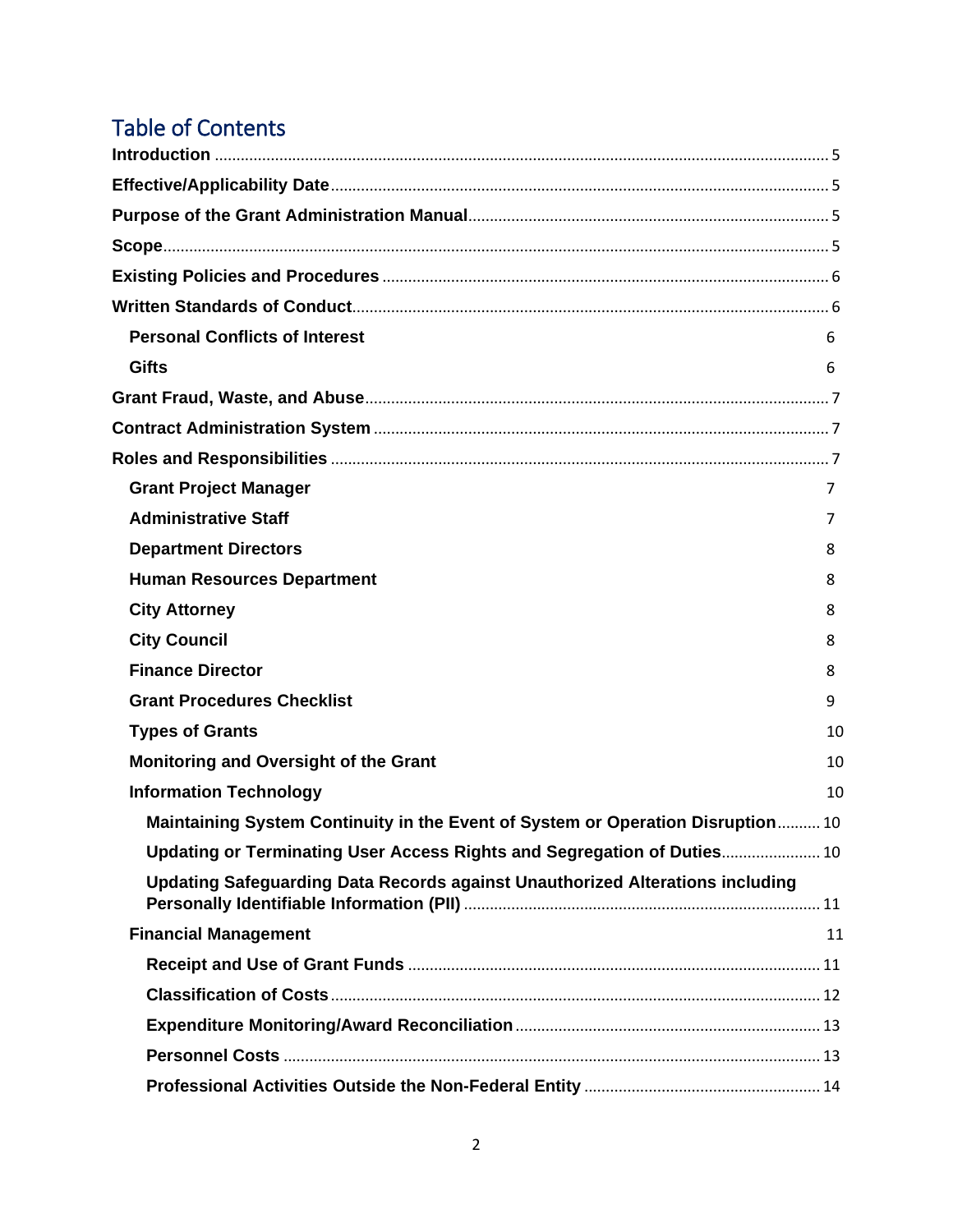| <b>Grant Reporting</b>                                          | 20 |
|-----------------------------------------------------------------|----|
| <b>General Guidelines for Backup Documentation</b>              | 21 |
| File Management/Maintenance, Access, and Retention              | 21 |
|                                                                 |    |
|                                                                 |    |
|                                                                 |    |
|                                                                 |    |
| <b>Grant Modifications/Extensions and Cancellation</b>          | 23 |
|                                                                 |    |
|                                                                 |    |
| <b>Grant Closeout</b>                                           | 24 |
|                                                                 |    |
| <b>Vendor/ Contractor</b>                                       | 24 |
| <b>Subrecipient</b>                                             | 25 |
| <b>Subaward Risk Assessment</b>                                 | 25 |
| <b>Subrecipient Monitoring - Internal and External Agencies</b> | 26 |
| <b>Subaward Modification</b>                                    | 27 |
| <b>Subaward Closeout</b>                                        | 27 |
|                                                                 | 27 |
| <b>Procurement Procedure- General</b>                           | 27 |
| <b>Procurement-Local Preference</b>                             | 27 |
| <b>Procurement by Competitive Proposals</b>                     | 28 |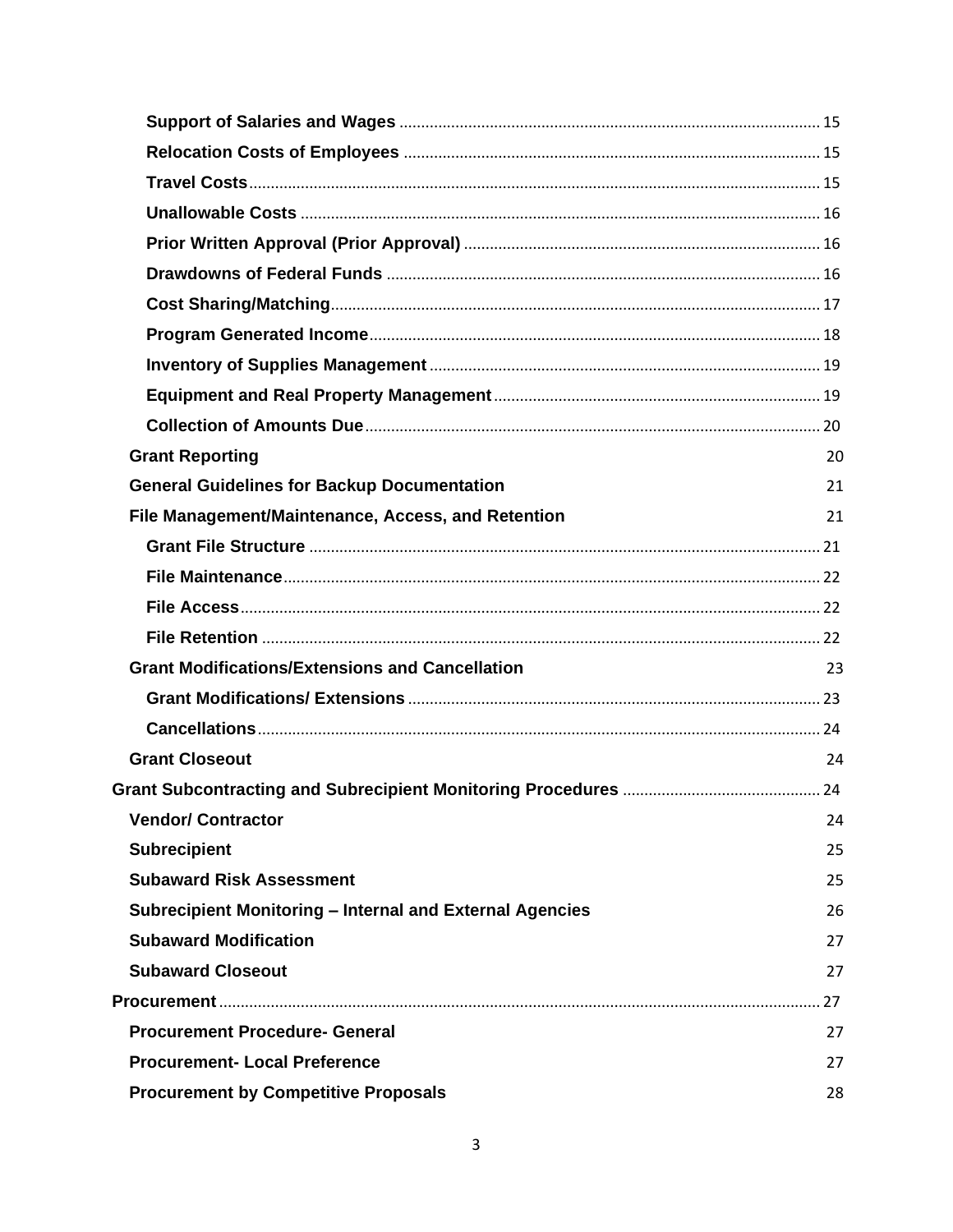| Contracting with Small and Minority Businesses, Women's Business Enterprises, and<br><b>Labor Surplus Area Firms</b> | 28       |
|----------------------------------------------------------------------------------------------------------------------|----------|
| <b>Procurement of Covered Materials</b>                                                                              |          |
|                                                                                                                      | 28<br>29 |
| <b>Procurement - Time and Materials Type Contract</b><br><b>Procurement - Contract Cost and Price</b>                |          |
|                                                                                                                      | 29       |
| <b>Procurement - Bonding Requirements</b>                                                                            | 30       |
| <b>Procurement - Awarding Agency Review</b>                                                                          | 30       |
| <b>Contracts</b>                                                                                                     | 31       |
| <b>Federal Awarding Agency or Pass-Through Entity Review</b>                                                         | 32       |
| <b>Suspension and Debarment</b>                                                                                      | 32       |
|                                                                                                                      |          |
| Monitoring the Progress of the Corrective Action Plan until Successful Completion                                    | 32       |
| <b>Internal Control Deficiencies</b>                                                                                 | 33       |
|                                                                                                                      |          |
| <b>Contract Work Hours and Safety Standards Act</b>                                                                  | 33       |
| <b>Rights to Inventions Made Under a Contract or Agreement</b>                                                       | 33       |
| <b>Clean Air Act &amp; Federal Water Pollution Control Act</b>                                                       | 34       |
| <b>Byrd Anti-Lobbying Amendment</b>                                                                                  | 34       |
| <b>DUNS Number</b>                                                                                                   | 34       |
| <b>Federal Funding Accountability and Transparency Act (FFATA)</b>                                                   | 34       |
| <b>Federal Requirements for Construction Projects</b>                                                                | 35       |
| <b>Equal Employment Opportunity</b>                                                                                  | 35       |
| <b>Davis-Bacon Act</b>                                                                                               | 35       |
| <b>Uniform Relocation Assistance Act</b>                                                                             | 35       |
| <b>National Policy Requirements</b>                                                                                  | 36       |
|                                                                                                                      |          |
|                                                                                                                      |          |
|                                                                                                                      |          |
|                                                                                                                      |          |
|                                                                                                                      |          |
|                                                                                                                      |          |
|                                                                                                                      |          |
|                                                                                                                      |          |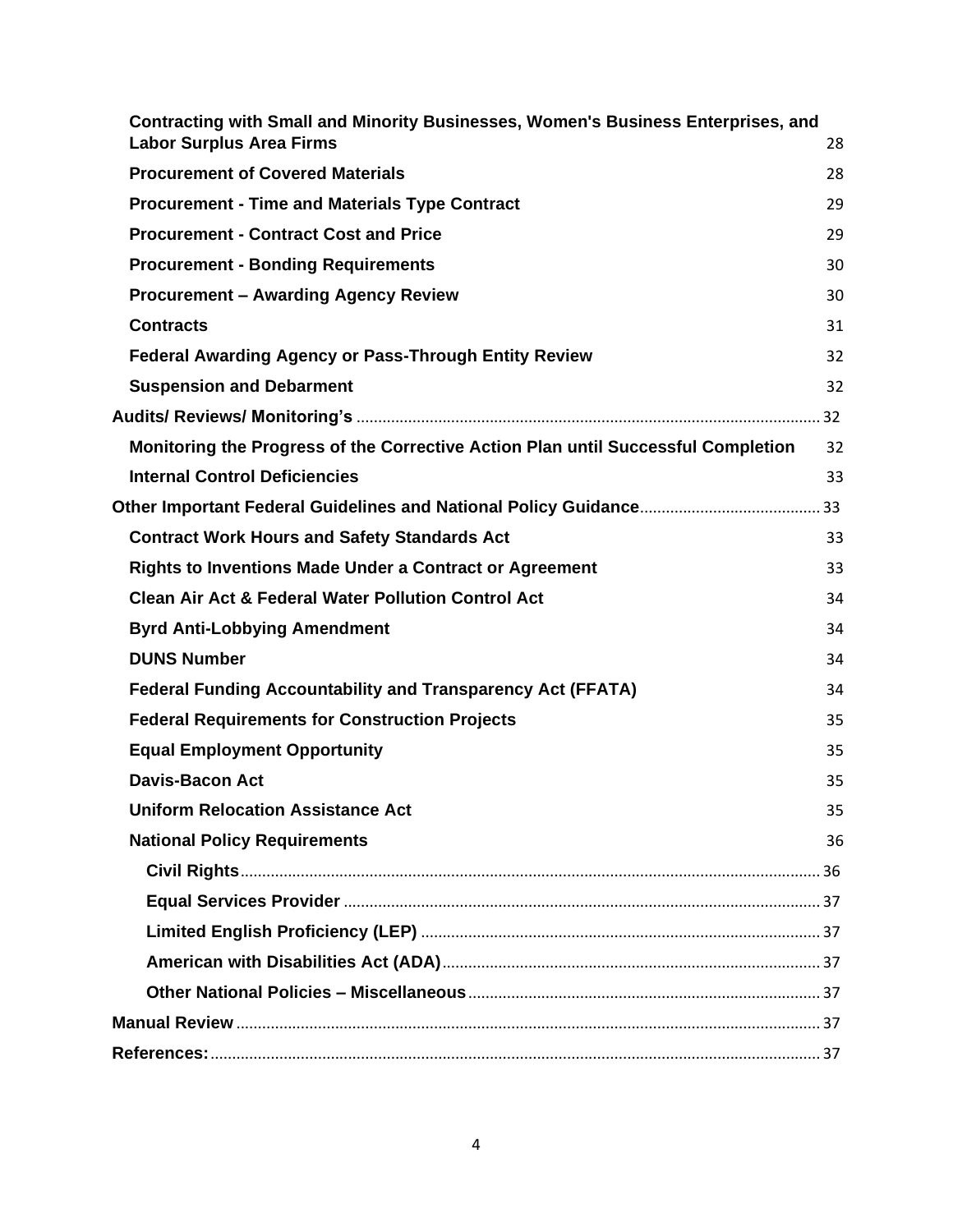## <span id="page-4-0"></span>**Introduction**

The City of Porterville's Grant Administration Manual is designed to improve efficiency and compliance with grant awards.

## <span id="page-4-1"></span>**Effective/Applicability Date**

According to 2 CFR § 200.110(a), the standards set forth in this part which affect administration of Federal awards issued by Federal awarding agencies become effective once implemented by Federal awarding agencies or when any future amendment to this part becomes final. Federal awarding agencies must implement the policies and procedures applicable to Federal awards by promulgating a regulation to be effective by December 26, 2014 unless different provisions are required by statute or approved by Federal Office of Management and Budget (OMB). For the procurement standards in §§200.317-200.326, non-Federal entities may continue to comply with the procurement standards in previous OMB guidance (superseded by this part as described in §200.104) for two additional fiscal years after this part goes into effect (OMB extended this to September 9, 2017). If a non-Federal entity chooses to use the previous procurement standards for an additional two fiscal years before adopting the procurement standards in this part, the non-Federal entity must document this decision in their internal procurement policies. The Transit Manager must ensure all procurement policies/procedures included in grant are adhered to. If not specifically documented for procurement, this must be noted when submitting procurement documentation to Purchasing or Financial Services Department.

## <span id="page-4-2"></span>**Purpose of the Grant Administration Manual**

The City of Porterville has created this manual to establish guidelines for grant management and to define procedures to be used by Purchasing in the processing and evaluation of procurements requiring the solicitation of quotations, informal bids or advertised sealed bids, including but not limited to, Invitation to bids, Request for Proposals, Request for Qualifications, Invitation to Negotiate, or any other form of competitive bidding as may be authorized by the City.

Adherence to this manual will promote efficiency and compliance, better transparency, greater accountability, a strategic approach to funding opportunities, and generally place the City in a more competitive position for securing grant funds. If specific direction relative to grants cannot be located in these procedures, please contact the Transit Manager for assistance at (559) 782-7448.

## <span id="page-4-3"></span>**Scope**

These policies and procedures apply to grants that must meet the Federal Office of Management and Budget (OMB) "SuperCircular" (2CFR Chapter I and II, Parts 200,215,220,225, and 230). The purchasing procedures apply to all purchases when bids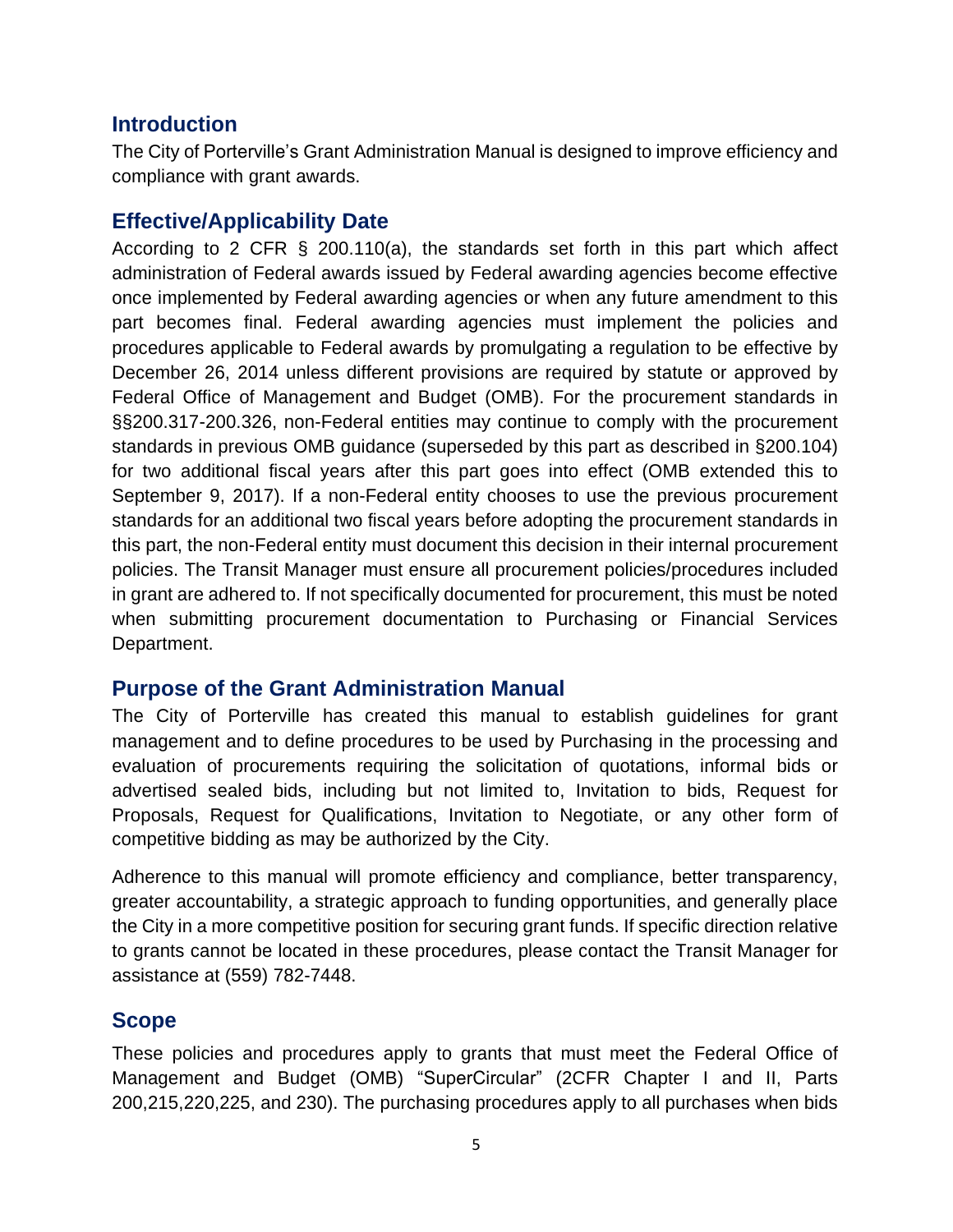or quotations are required. The City's competitive procurement process is aimed at the protection of the public against collusive contracts, fraud, bias, and favoritism. It is designed to secure fair competition on equal terms to all bidders, to secure the best values at the lowest possible expense, to provide an opportunity for an exact comparison of bids, and to assure that the most responsive bid is accepted. To ensure that the competitive process conforms to applicable Federal law, all grant funded procurements shall include all grant required third party contract clauses.

Herein are the minimum standards for the administration of grant awards. The City may establish additional controls with approval from the City of Porterville City Council.

## <span id="page-5-0"></span>**Existing Policies and Procedures**

Federal Transit Administration (FTA) grant awards should follow the Federal Transit Administration Awards Policies and Procedures Manual as approved by FTA for all items covered in that manual and utilize the Grant Administration Manual for items outside the scope of the Federal Transit Administration Awards Policies and Procedures Manual.

Grant evaluations, submittals, monitoring and reporting should comply with AR 2.18 (latest revision): Guidelines for Grant Evaluations, Submittals, Monitoring and Reporting unless otherwise noted in this manual.

## <span id="page-5-1"></span>**Written Standards of Conduct**

#### <span id="page-5-2"></span>**Personal Conflicts of Interest**

No employee, officer, agent, or board member, or his or her immediate family member, partner, or organization that employs or is about to employ any of the foregoing individuals may participate in the selection, award, or administration of a contract supported with grant assistance if a conflict of interest, real or apparent, would be involved. Such a conflict would arise when any of those individuals previously listed has a financial or other interest in the firm selected for award.

The City must disclose in writing any potential conflict of interest to the Federal awarding agency or pass-through entity in accordance with applicable Federal awarding agency policy.

#### <span id="page-5-3"></span>**Gifts**

City officers, employees, agents, or board members may neither solicit nor accept gifts, gratuities, favors, or anything of monetary value from contractors, potential contractors, or parties to subcontracts. Acceptance of gifts at any time, other than advertising novelties, is prohibited. Acceptance of entertainment also is prohibited. Employees must not become obligated to any suppliers and shall not conclude any City transaction from which they may personally benefit.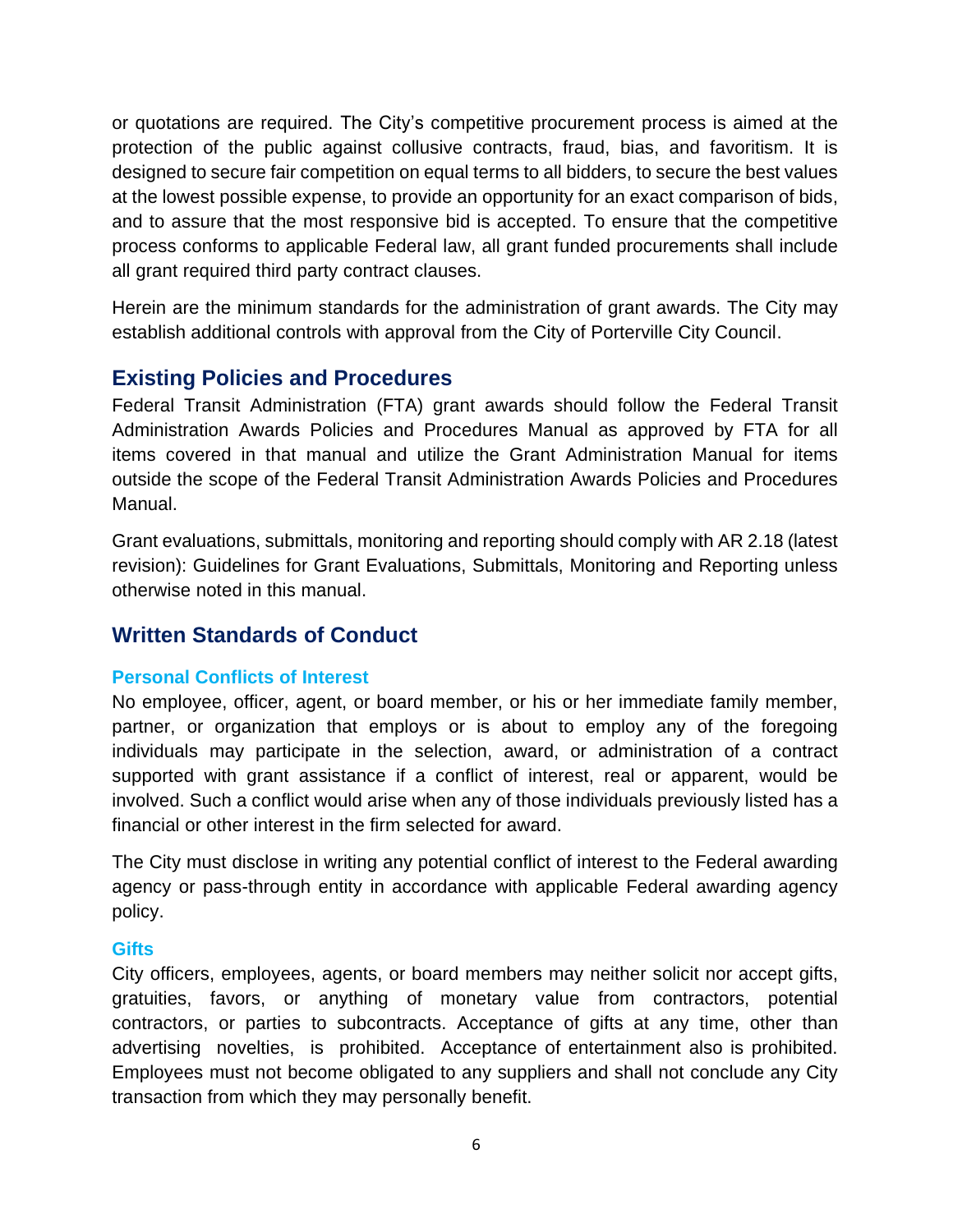#### <span id="page-6-0"></span>**Grant Fraud, Waste, and Abuse**

Waste, fraud, abuse, misconduct or any other serious deviation from acceptable grant practices when proposing, carrying out, or reporting activities or results that involve a grant is considered grant misconduct and must be disclosed, in a timely manner, in writing to the Federal awarding agency or pass-through entity all violations of Federal criminal law involving fraud, bribery, or gratuity violations potentially affecting the Federal award.

## <span id="page-6-1"></span>**Contract Administration System**

The City of Porterville City Council has the power and authority to enter into contracts and bind the City by contract when authorized by law.

It is the purpose and intent of this policy document to provide a guide to those who participate in the contractual process on behalf of the City, with a view toward a better understanding of what constitutes proper contract practices and to provide a more uniform treatment of the contract process to ensure that contracts to which the City is a party are both legal and in the best interest of the City.

The City shall maintain contract administration systems that insure contractors/firms perform in accordance with the terms, conditions, and specifications of their contracts or purchase orders. The accepted performance of contractors/ firms will be a factor in subsequent contract negotiations and award. Remedial action by the City through legal processes shall be considered in instances of identified significant nonperformance.

#### <span id="page-6-2"></span>**Roles and Responsibilities**

All City personnel engaged in preparing grant proposals and administering grant awards or responsible for grant funded assets serve an important role in the success of project outcomes and objectives and ensuring that all grant terms and conditions and budgetary and regulatory requirements are met.

Some of the key roles and responsibilities are as follows:

#### <span id="page-6-3"></span>**Grant Project Manager**

The Grant Project Manager is the primary person responsible for programmatic activities on a grant project as authorized by the grant agreement. Although some tasks may be delegated, the Grant Project Manager is the chief accountable person and bears responsibility for the overall administrative and fiscal conduct of the grant award for meeting the terms and conditions of the award and for representing the project to the granting agency.

#### <span id="page-6-4"></span>**Administrative Staff**

Administrative staff members are those persons who are typically responsible for certain delegated duties to provide assistance to Grant Project Manager.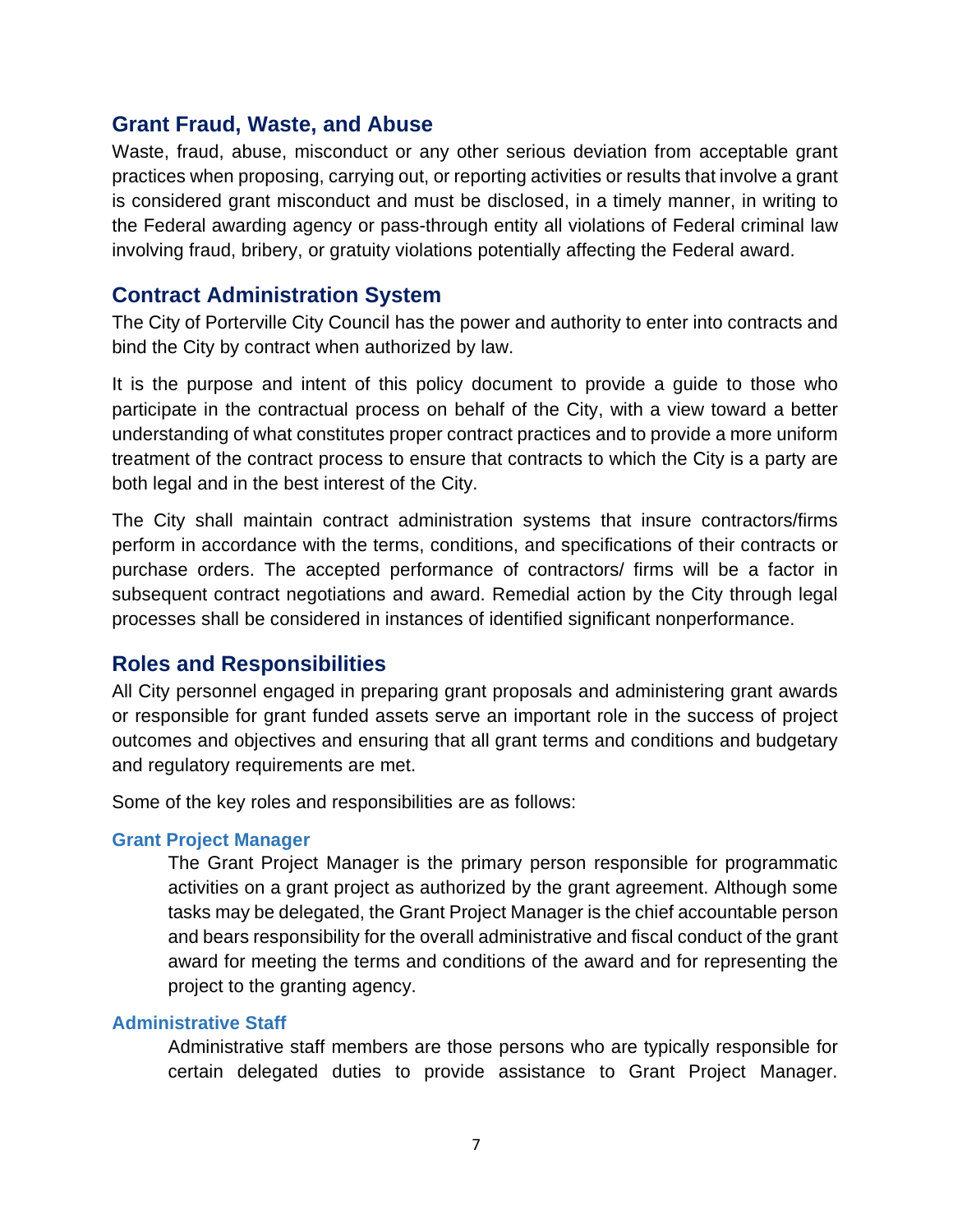Administrative staff members are a critical element in the successful management of grant awards.

#### <span id="page-7-0"></span>**Department Directors**

The department director is a manager with programmatic and fiscal responsibilities for a designated department. He or she is the individual who ensures adequate staff and infrastructure are provided for the appropriate conduct of project management duties and grant award management, and supervises staff members who serve as Transit Manager and administrative staff identified as key members on projects and grant awards. Ultimate grant compliance and verification rests with the Department Director. It is the Department Directors responsibility to remediate identified internal control deficiencies on a timely basis.

#### <span id="page-7-1"></span>**Human Resources Department**

The Human Resources Department provides and coordinates competent staff recruitment, training, and retainment to the departments, agencies and officers of the City to achieve the City's objectives. Human Resources Department is responsible for updating and maintaining the employee handbook. The department also assists City staff with mentoring opportunities if requested beyond the scope of what the staff member's department can provide.

#### <span id="page-7-2"></span>**City Attorney**

The City Attorney provides legal advice, counsel, and legal representation to the City, the City Manager and the departments, agencies and officers of the City. The City Attorney reviews contracts, settlements, and other documents pertinent to grant awards. The City Attorney also assists City staff with writing ordinances and council resolutions, reviews and prepares grant agreements for signature by authorized representatives.

#### <span id="page-7-3"></span>**City Council**

The Mayor of the Porterville City Council or his or her designee signs all grant applications, amendments, modifications, award agreements, and other grant documents as the Authorized signer for the City, unless otherwise delegated by the City Council.

#### <span id="page-7-4"></span>**Finance Director**

The Finance Director is responsible for the official financial records of the City, and in that capacity is responsible for maintaining adequate records to ensure compliance with federal and state accounting and reporting requirements for all grants administered by departments under the City Manager. The Finance Department is involved with grants from the financial perspective. The Finance Department has responsibility for Accounts Payable, Accounts Receivable, and General Ledge functions. The Finance Department also annually produces the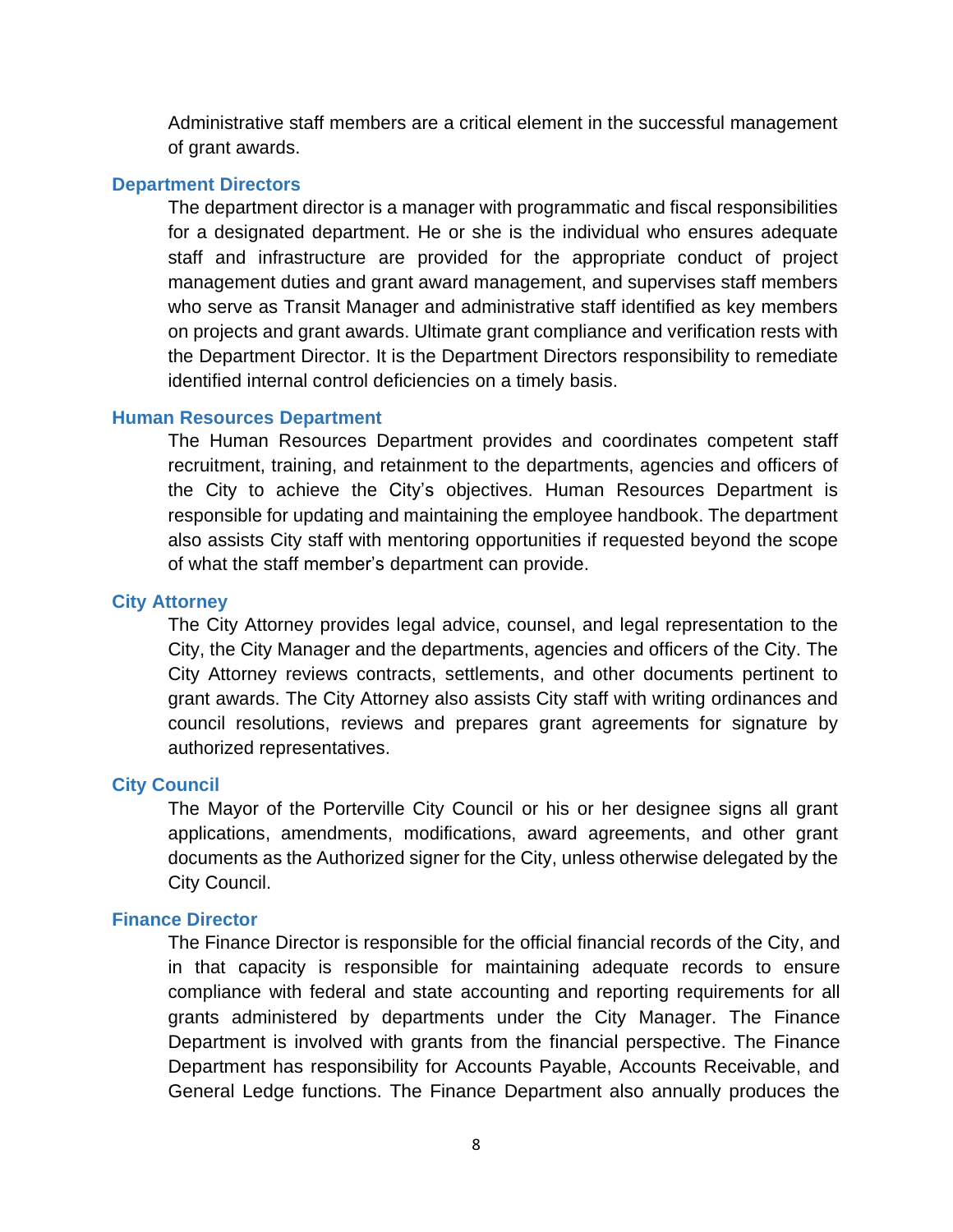SEFA (Schedule of Expenditures of Federal Awards) and works the external auditors by providing them with documentation to perform the Single Audit. Additionally, Finance validates that expenditures being sought for reimbursement are properly charged to Project Accounting and the General Ledger to ensure completeness for audit trail purposes.

## **General Guidelines**

Grant agreements are legal contracts. It is the City's responsibility to carry out grant activities to accomplish its objectives, while adhering to the regulatory and budgetary terms and conditions prescribed by the Grantor in the grant agreement. Failure to do so exposes the City to legal liability and compromises current and future grant funding. The City carries a significant legal and ethical responsibility when accepting grant funding, and management of grant awards requires heightened awareness throughout the organization.

- Read and follow all grant guidelines
- Stay current with *required* training, which may be self-taught through the existing resources provided on the City intranet or sought from mentorship within the City, or through outside sources as approved through current policies.
- City acceptance/execution/ appropriation
- Notify appropriate departments for project setup
- Establish grant file
- Charging and approving expenditures
- Managing the Award Federal spending guidelines
- Collecting revenue
- Monitoring and oversight
- Subcontracting
- Progress reports reconcile budget
- Financial reports reporting
- Annual reports
- At close-out final report
- Time extensions closeout

#### <span id="page-8-0"></span>**Grant Procedures Checklist**

In order to properly report all grants in the City's Annual Financial Report (Audit) the following information is required to be provided to Finance Department:

- 1. The original signed grant contract and all attachments.
- 2. The completed Grant Information Sheet (available on the intranet).
- 3. Any original signed amendments or changes and all attachments.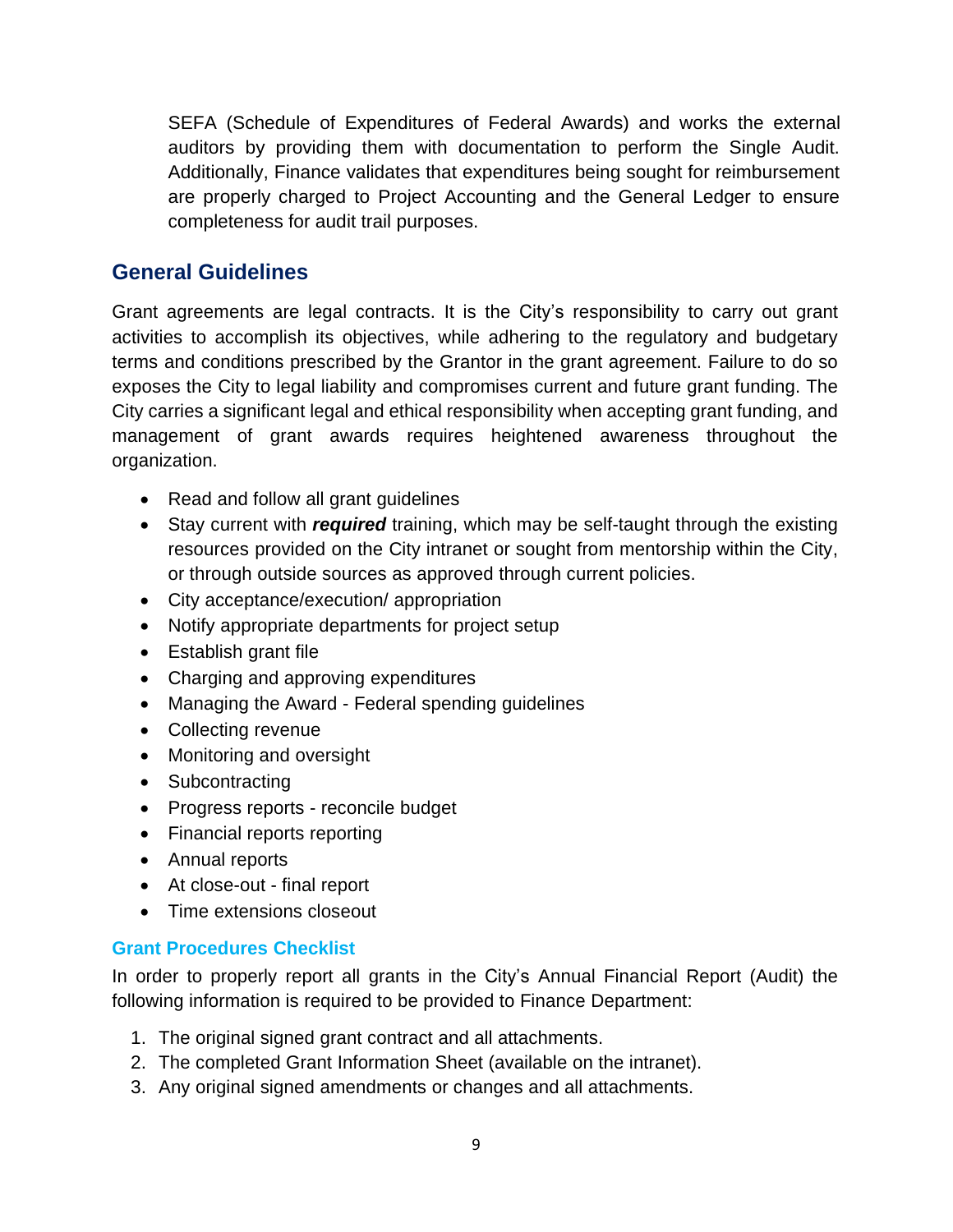The following must be submitted to the Clerk of Courts Financial Services Department to meet end of fiscal year requirements:

- 1. A copy of the September 30th report/payment request.
- 2. Completed 4th quarter reconciliation, received by November 1<sup>st</sup>.
- 3. Ensure all billings are sent to Financial Services.
- 4. Ensure all information for any new grants has been sent to Clerk of Courts Financial Services Department.
- 5. A copy of the Roll over budget for the new fiscal year (Finance cannot set up any budget or pay any invoices until this information is received)

## <span id="page-9-0"></span>**Types of Grants**

- Cost Reimbursement- granting agency reimburses City for approved expenditures.
- Units of Service- the City is reimbursed for a certain amount of money per unit of service given.
- Misc. lump sum payment or equal monthly/ quarterly/ semiannually payments.

#### <span id="page-9-1"></span>**Monitoring and Oversight of the Grant**

- 1. The transit manager is the liaison with the Grantor regarding program performance, operational requirements and monitoring, and will supervise all programmatic (operational) aspects of the grant in accordance with the terms and conditions of the grant. He or she is responsible for conducting or coordinating all internal program monitoring and ensuring preparation and submission of all required program reports by or before the specified deadlines in the award agreement.
- 2. The Finance Department is responsible for ensuring that essential support and control is provided to City departments and agencies to assure all Grantor and City regulatory, procurement, and budgetary policy and procedures are followed.

## <span id="page-9-2"></span>**Information Technology**

#### <span id="page-9-3"></span>**Maintaining System Continuity in the Event of System or Operation Disruption**

Management continues to evaluate changes in the use of information technology and designs new control activities when these changes are incorporated into the entity's information technology infrastructure. Management also designs control activities needed to maintain the information technology infrastructure. Maintaining technology often includes backup and recovery procedures, as well as continuity of operations plans, depending on the risks and consequences of a full or partial power systems outage. For accounting systems, this function is performed by the Finance Department, for all other applications, this function is overseen by City Information Technology Department.

#### <span id="page-9-4"></span>**Updating or Terminating User Access Rights and Segregation of Duties**

Security management includes the information processes and control activities related to access rights in an entity's information technology, including who has the ability to execute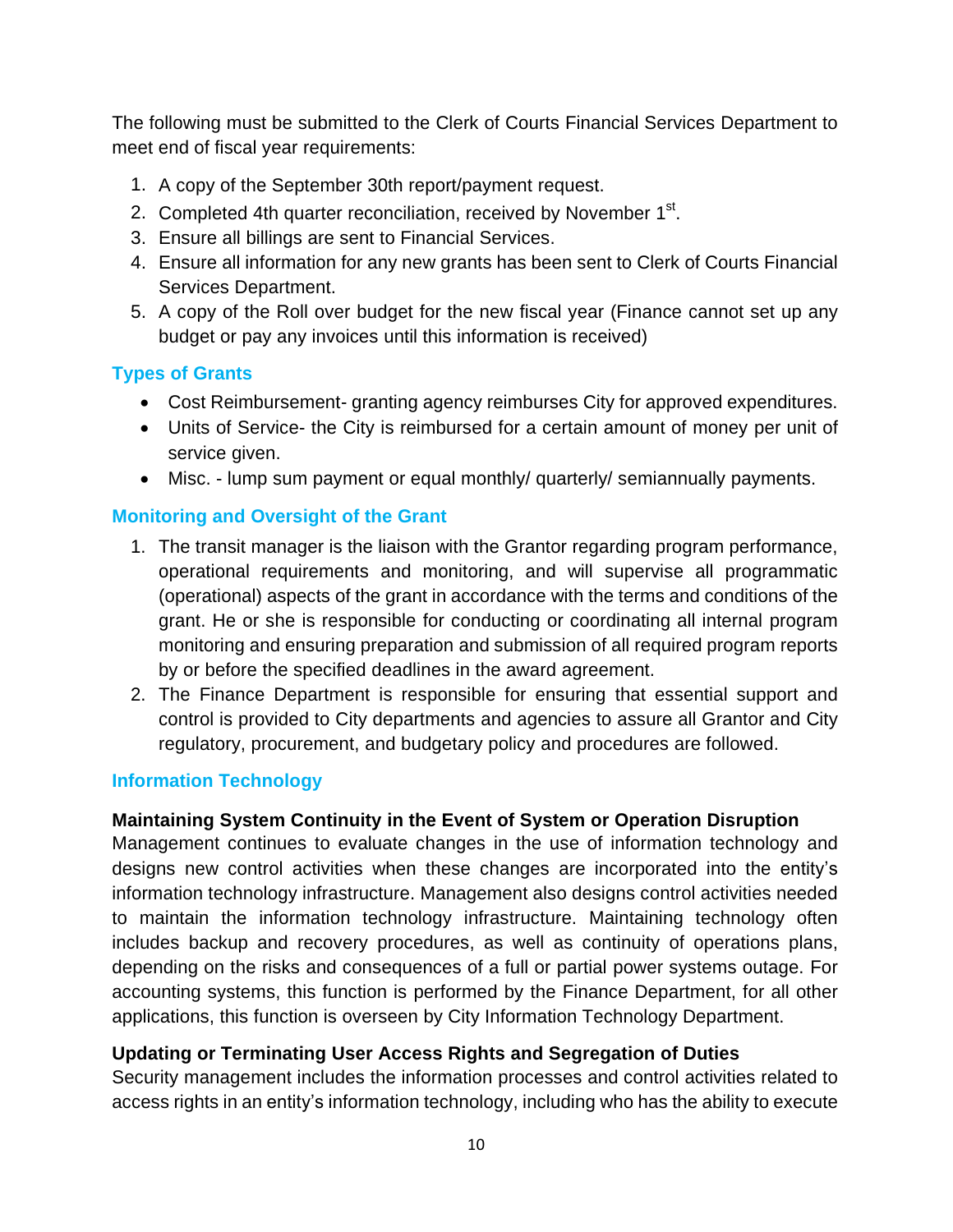transactions. Security management includes access rights across various levels of data, operating system (system software), network, application, and physical layers. Management designs control activities over access to protect an entity from inappropriate access and unauthorized use of the system. These control activities support appropriate segregation of duties. By preventing unauthorized use of and changes to the system, data and program integrity are protected from malicious intent (e.g., someone breaking into the technology to commit fraud, vandalism, or terrorism) or error. For accounting systems, this function is performed by the Finance Department, for all other applications, this function is overseen by City Information Technology Department.

#### <span id="page-10-0"></span>**Updating Safeguarding Data Records against Unauthorized Alterations including Personally Identifiable Information (PII)**

Protected PII means an individual's first name or first initial and last name in combination with any one or more of types of information, including, but not limited to, social security number, passport number, credit card numbers, clearances, bank numbers, biometrics, date and place of birth, mother's maiden name, criminal, medical and financial records, educational transcripts. This does not include PII that is required by law to be disclosed. See also §200.79 Personally Identifiable Information (PII).

The City takes reasonable measures to safeguard protected PII and other information the Federal awarding agency or pass-through entity designates as sensitive or the non-Federal entity considers sensitive consistent with applicable Federal, state, local and tribal laws regarding privacy and obligations of confidentiality. There is a dedicated Records Manager within the City that all public records requests must go through. Systems Management performs regular scans to ensure PII is protected.

When original records are paper, electronic versions may be substituted through the use of duplication or other forms of electronic media provided that they are subject to periodic quality control reviews, provide reasonable safeguards against alteration, and remain readable. The City currently uses various platforms for electronic records management. All records that are the City's responsibility to maintain are managed by the City's Records Manager.

#### <span id="page-10-1"></span>**Financial Management**

The financial management system of each non-Federal entity must provide for written procedures for §200.305 Payment and for determining the allowability of costs in accordance with Subpart E—Cost Principles and the terms and conditions of the Federal award.

#### <span id="page-10-2"></span>**Receipt and Use of Grant Funds**

1. No grant funds shall be disbursed until a City agenda item and budget resolution have been approved by the City, an award and project have been established in the accounting software, and required documentation is complete.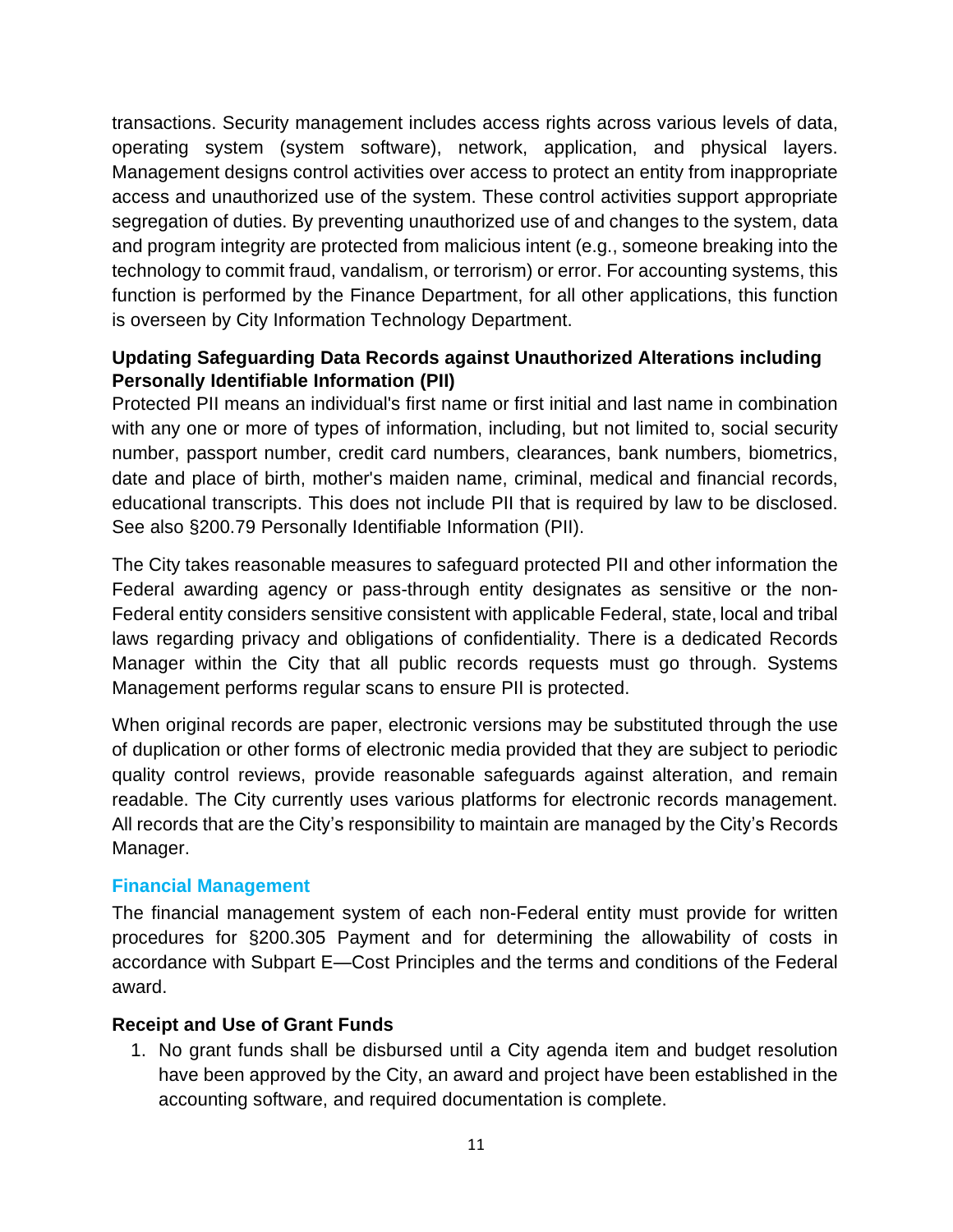- 2. Grant funds may only be used for grant related expenses and expended within the period of performance identified in the grant agreement.
- 3. Departments receiving grant funds shall adhere to City policy and procedures regarding revenue collection and accounting and reporting of grants received by the City, including preparing year end accruals. The City chart of accounts must be used since it conforms to the State of California Uniform Accounting System.
- 4. Modifications or reallocations to the awarded budget that alters the grant amount or moves funds from one budget line item to another must adhere to Grantor and City policy and procedures.
- 5. Grant funds awarded to the CIty shall not be used to replace an existing expense so that current funds can be diverted to another use, unless such use of grant funds is explicitly identified as allowable in writing by the Grantor in the grant award.
- 6. All income resulting from a grant funded project or program shall adhere to City revenue and grants policy and procedures, and managed and maintained as established in the grant agreement.
- 7. All procurement activity associated with grant funded projects or programs shall follow the Grantor and City policy and procedures for procurement of goods.
- 8. All property acquired through grant funds shall follow the Grantor and City policy and procedures for property or inventory control.
- 9. All grant and related matching revenues and expenditures shall be recorded in the grant department. Any revenues or expenditures that occur in another program/department that are applicable to a grant or that are used as a match shall be transferred to the grant department, unless not required by Grantor or City policy.
- 10.If it is determined that there are "excess" funds either through an unallowable expense or unused, they must be returned as soon as possible or as required by Grantor.

## <span id="page-11-0"></span>**Classification of Costs**

There is no universal rule for classifying certain costs as either direct or indirect (F&A) under every accounting system. A cost may be direct with respect to some specific service or function, but indirect with respect to the Federal award or other final cost objective. Therefore, it is essential that each item of cost incurred for the same purpose is treated consistently in like circumstances either as a direct or an indirect (F&A) cost in order to avoid possible double-charging of Federal awards. Guidelines for determining direct and indirect (F&A) costs charged to Federal awards are provided in §200.412-414.

The cost of services provided by one agency to another within the governmental unit may include allowable direct costs of the service plus a pro-rated share of indirect costs. A standard indirect cost allowance equal to 10% of the direct salary and wage cost of providing the service (excluding overtime, shift premiums, and fringe benefits) may be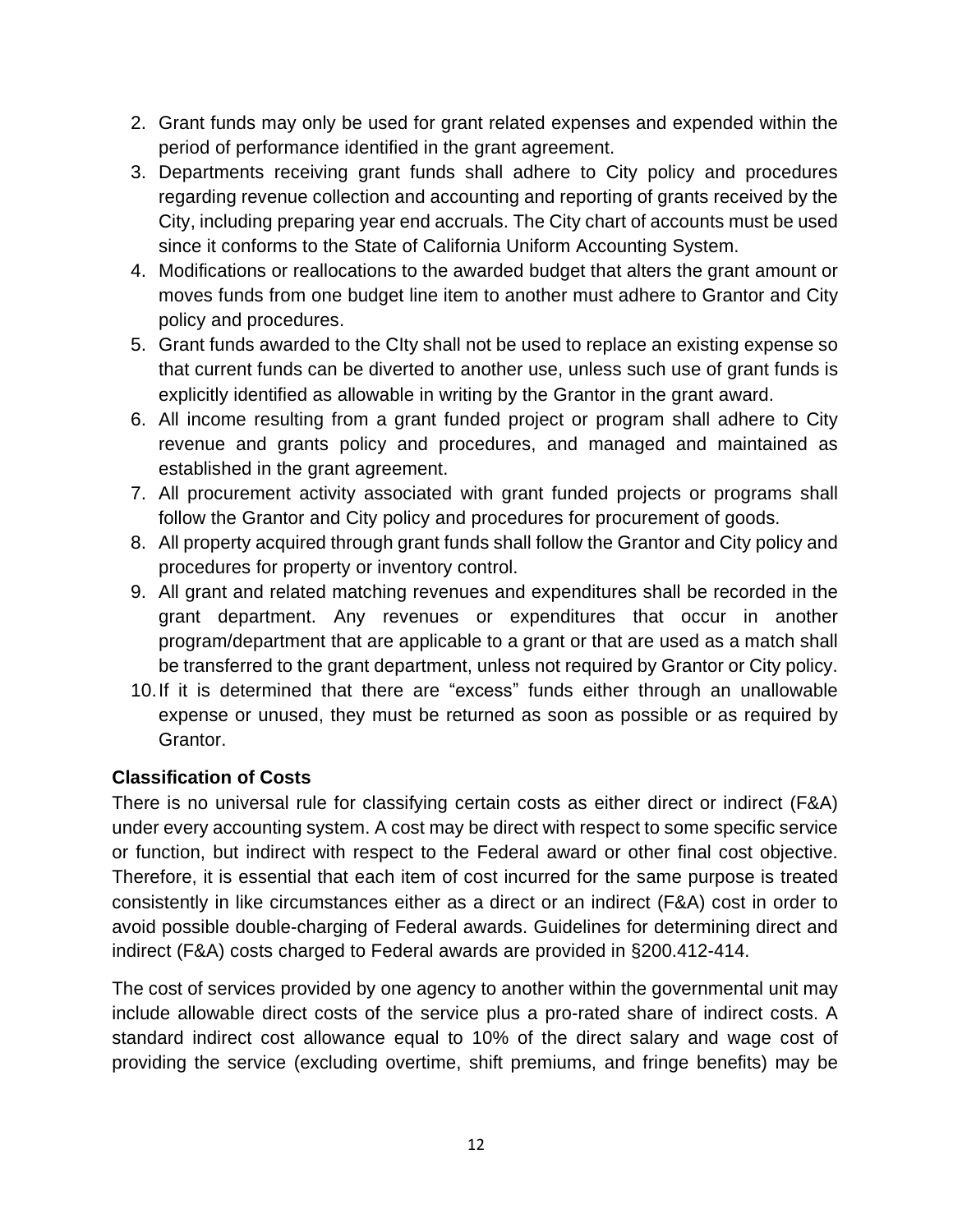used in lieu of determining the actual indirect costs of the service. These services do not include centralized services included in central service cost allocation plans.

## <span id="page-12-0"></span>**Expenditure Monitoring/Award Reconciliation**

It is critical to the overall success of a project that grant funds are expended accurately, including administrative/ program and direct/ indirect costs. All grant related expenditures must follow current City policies and procedures, grant documentation, and 2 CFR §200.

After initial setup, grant awards should be reconciled at minimum on a monthly basis to ensure:

- a. Expenditures are allowable, allocable, necessary, and reasonable based on terms and conditions of the grant award (Please see §200.403-405, 408-409).
- b. Expenditures are adequately supported by documentation.
- c. Expenditures are charged to the correct department.
- d. Award spending is commensurate with the project timeframe.

Cost Transfers: Incorrectly posted charges to grant funded projects must be fixed within regulated time-constraints, which is why routine account reconciliation is critical. Failure to transfer incorrectly posted charges in a timely manner may result in the expense being disallowed for grant reimbursement.

The total cost of a Federal award is the sum of the allowable direct and allocable indirect costs less any applicable credits (Please see §200.406).

If you have any doubts or concerns regarding award expenditures or in fulfillment of the award requirements, contact the Finance Department.

#### <span id="page-12-1"></span>**Personnel Costs Compensation**

Compensation for personal services includes all remuneration, paid currently or accrued, for services of employees rendered during the period of performance under the Federal award, including but not necessarily limited to wages and salaries.

Compensation for personal services may also include fringe benefits which are addressed in § 200.431 Compensation—fringe benefits. Costs of compensation are allowable to the extent that they satisfy the specific requirements of this Part, and that the total compensation for individual employees:

- 1. Is reasonable for the services rendered and conforms to the established written policy of the City consistently applied to both Federal and non-Federal activities;
- 2. Follows an appointment made in accordance with the City's laws and/or rules or written policies and meets the requirements of Federal statute, where applicable; and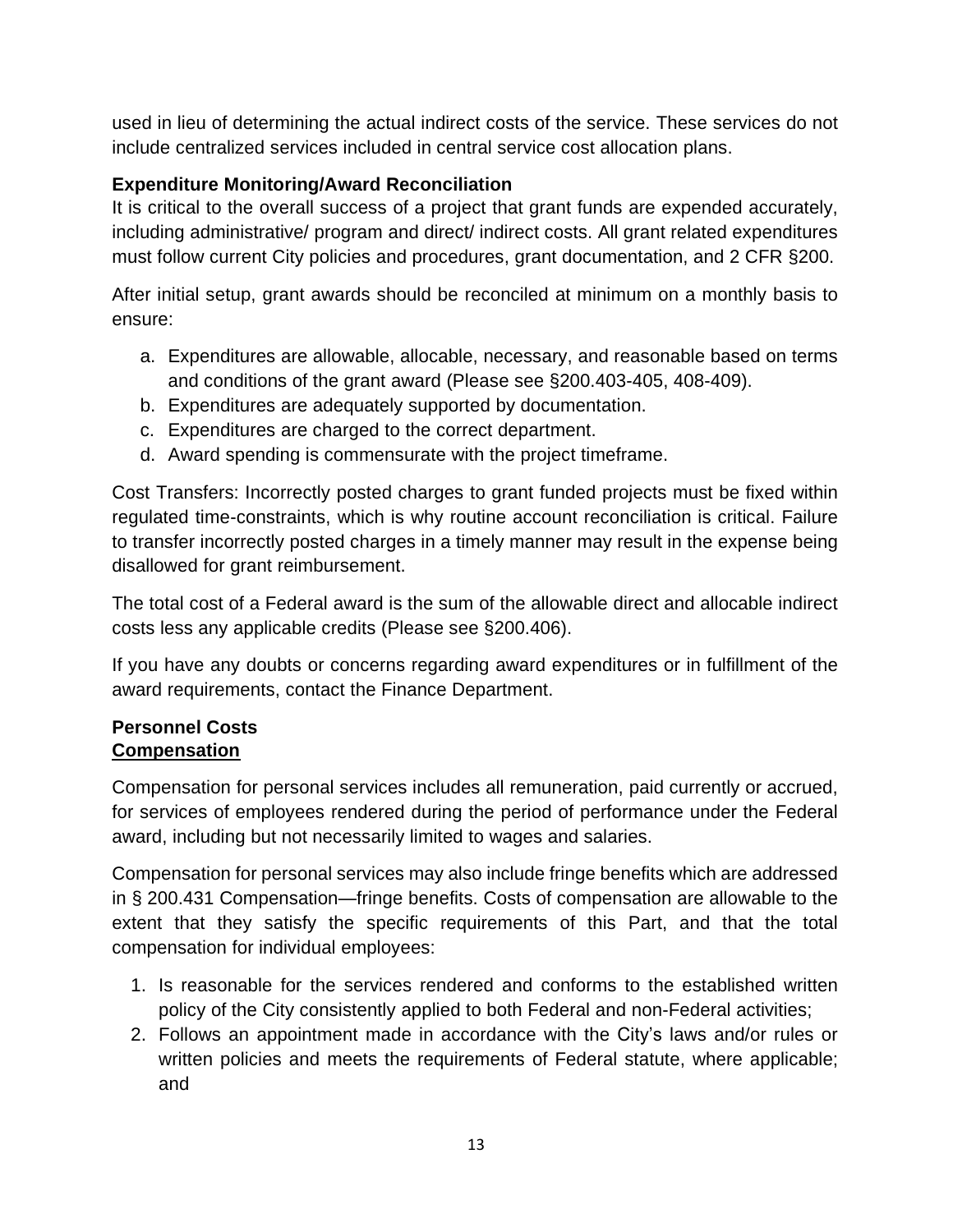3. Is determined and supported as provided in Support of Salaries section of this manual, when applicable.

#### **Fringe Benefits**

The cost of fringe benefits in the form of regular compensation paid to employees during periods of authorized absences from the job, such as for annual leave, family-related leave, sick leave, holidays, court leave, military leave, administrative leave, and other similar benefits, are allowable if they meet City leave policies.

The cost of fringe benefits in the form of employer contributions or expenses for social security; employee life, health, unemployment, and worker's compensation insurance (except as indicated in §200.447 Insurance and indemnification); pension plan costs (see next paragraph of this section); and other similar benefits are allowable, provided such benefits are granted under established written policies. Such benefits, must be allocated to Federal awards and all other activities in a manner consistent with the pattern of benefits attributable to the individuals or group(s) of employees whose salaries and wages are chargeable to such Federal awards and other activities, and charged as direct or indirect costs in accordance with the City's accounting practices.

Pension plan costs which are incurred in accordance with the established policies of the City are allowable, provided that they are computed using a pay-as-you-go method or an acceptable actuarial cost method in accordance with established written policies of the City.

Post-retirement health plans (PRHP) refers to costs of health insurance or health services not included in a pension plan covered by the pension plan costs paragraph of this section for retirees and their spouses, dependents, and survivors. PRHP costs may be computed using a pay-as-you-go method or an acceptable actuarial cost method in accordance with established written policies of the City.

## <span id="page-13-0"></span>**Professional Activities Outside the Non-Federal Entity**

Unless an arrangement is specifically authorized by a Federal awarding agency, a non-Federal entity must follow its written non-Federal entity-wide policies and practices concerning the permissible extent of professional services that can be provided outside the non-Federal entity for non-organizational compensation. Where such non-Federal entity-wide written policies do not exist or do not adequately define the permissible extent of consulting or other non-organizational activities undertaken for extra outside pay, the Federal government may require that the effort of professional staff working on Federal awards be allocated between:

- 1. Non-Federal entity activities, and
- 2. Non-organizational professional activities. If the Federal awarding agency considers the extent of non-organizational professional effort excessive or inconsistent with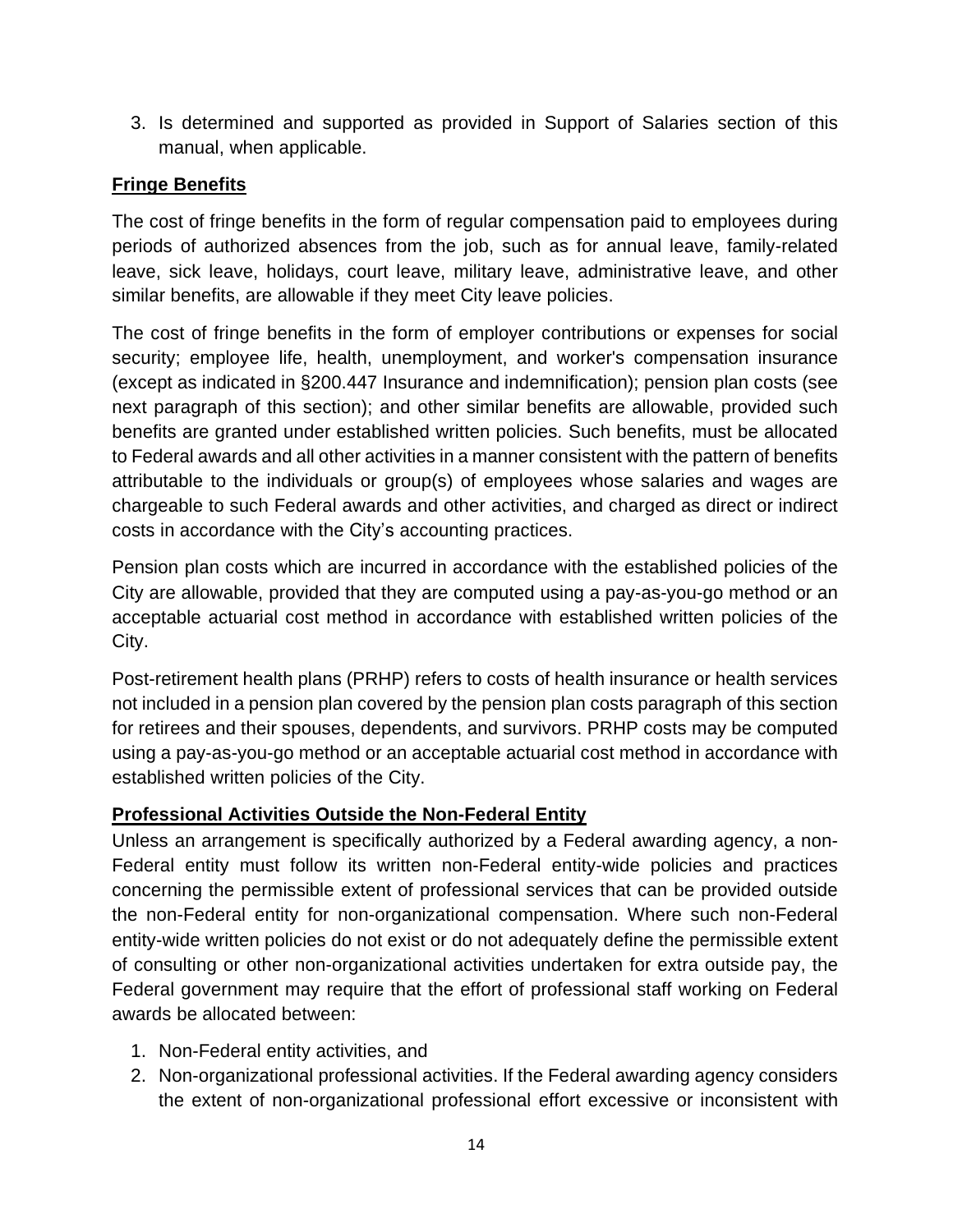the conflicts-of-interest terms and conditions of the Federal award, appropriate arrangements governing compensation will be negotiated on a case-by-case basis.

## <span id="page-14-0"></span>**Support of Salaries and Wages**

- 1. Compensation for personnel services on federal grants must be based on payrolls documented through standard City policy and procedures. The consequences of noncompliance with employee time and effort certification may be the disallowance of such charges to a federal grant program.
- 2. Salaries and wages of employees used in meeting cost sharing or matching requirements of federal awards must be supported in the same manner as those claimed as allowable costs under federal awards. The consequences of noncompliance with employee time and effort certification may be the disallowance of such charges to a federal grant program.
- 3. Where an employee works on a single federal award, charges for their salaries and wages must be supported by periodic certification that the employee worked solely on that program for the period covered by the certification. Such certification must be prepared at least semi-annually and must be signed by the employee or supervisor who has first-hand knowledge of the work performed by the employee.
- 4. Where an employee works on multiple awards (including federal and non-federal), a distribution of their salaries and wages must be supported by a personnel activity report/timesheet that:
	- a. Reflects an after-the fact distribution of the actual activity of the employee.
	- b. Accounts for total compensated activities.
	- c. Must be prepared at least monthly and coincide with one or more pay periods.
	- d. Must be signed by the employee or supervisor who has first-hand knowledge of the work performed by the employee.

## <span id="page-14-1"></span>**Relocation Costs of Employees**

Relocation costs are costs incident to the permanent change of duty assignment (for an indefinite period or for a stated period of not less than 12 months) of an existing employee or upon recruitment of a new employee. Relocation costs are allowable, subject to the limitations described in §200.464, provided that:

- 1. The move is for the benefit of the employer.
- 2. Reimbursement to the employee is in accordance with an established written policy consistently followed by the employer.

## <span id="page-14-2"></span>**Travel Costs**

Travel costs are the expenses for transportation, lodging, subsistence, and related items incurred by employees who are in travel status on official business of the City. Such costs may be charged on an actual cost basis, on a per diem or mileage basis in lieu of actual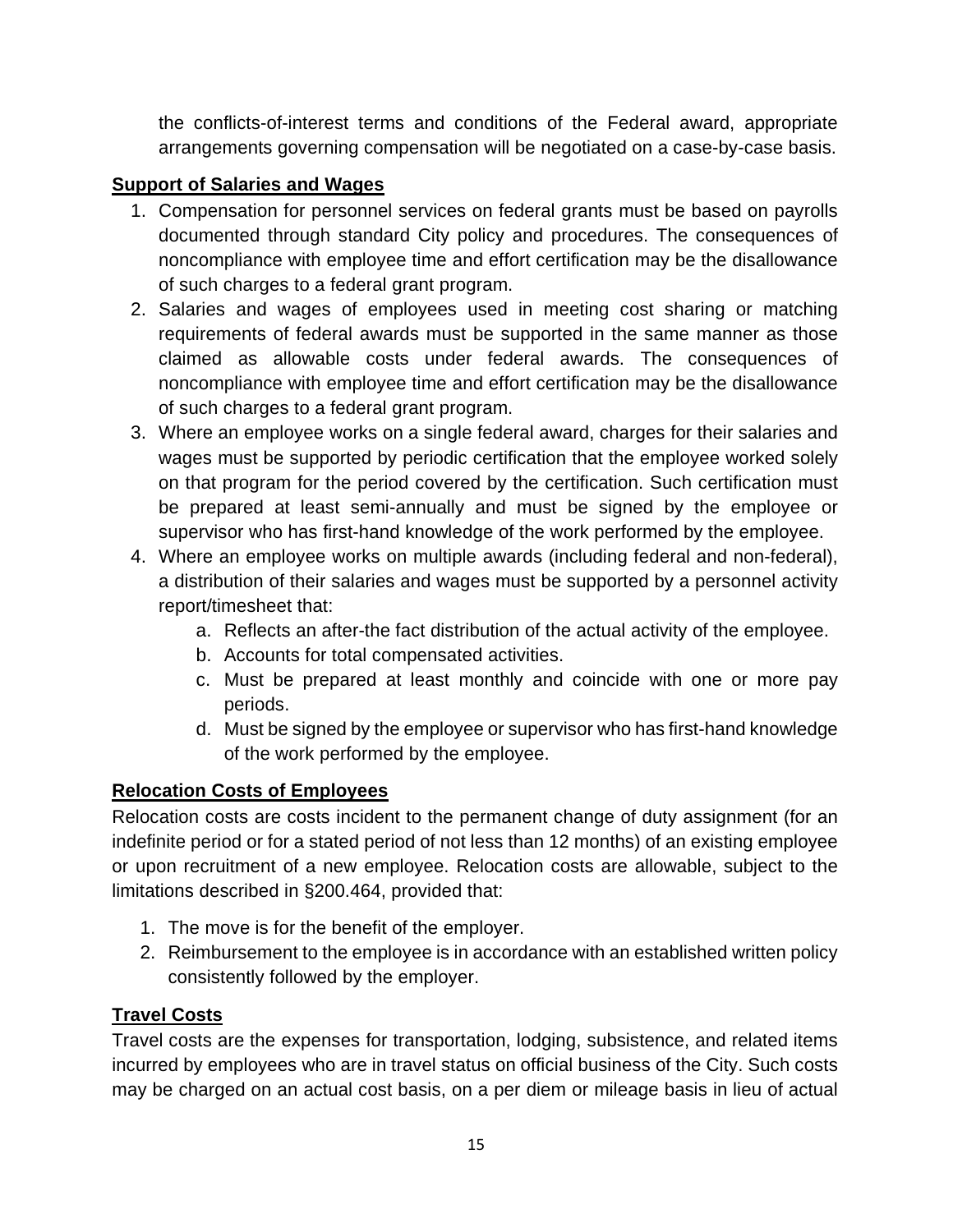costs incurred, or on a combination of the two, provided the method used is applied to an entire trip and not to selected days of the trip, and results in charges consistent with those normally allowed in like circumstances in the City's non-federally-funded activities and in accordance with City's written travel reimbursement policies. Notwithstanding the provisions of §200.444 General costs of government, travel costs of officials covered by that section are allowable with the prior written approval of the Federal awarding agency or pass-through entity when they are specifically related to the Federal award.

Costs incurred by employees and officers for travel, including costs of lodging, other subsistence, and incidental expenses, must be considered reasonable and otherwise allowable only to the extent such costs do not exceed charges normally allowed by the City in its regular operations as the result of the City's written travel policy. In addition, if these costs are charged directly to the Federal award documentation must justify that:

- 1. Participation of the individual is necessary to the Federal award; and
- 2. The costs are reasonable and consistent with City's established travel policy.

#### <span id="page-15-0"></span>**Unallowable Costs**

Payments made for costs determined to be unallowable by either the Federal awarding agency, cognizant agency for indirect costs, or pass-through entity, either as direct or indirect costs, must be refunded (including interest) to the Federal Government in accordance with instructions from the Federal agency that determined the costs are unallowable unless Federal statute or regulation directs otherwise.

Adjustments may be made of previously negotiated indirect (F&A) cost rates containing unallowable costs. (Please see §200.411)

## <span id="page-15-1"></span>**Prior Written Approval (Prior Approval)**

Under any given Federal award, the reasonableness and allocability of certain items of costs may be difficult to determine. In order to avoid subsequent disallowance or dispute based on unreasonableness or nonallocability, the City may seek the prior written approval of the cognizant agency for indirect costs or the Federal awarding agency in advance of the incurrence of special or unusual costs. Prior written approval should include the timeframe or scope of the agreement. The absence of prior written approval on any element of cost will not, in itself, affect the reasonableness or allocability of that element, unless prior approval is specifically required for allowability as described under certain circumstances in sections of §200.407.

#### <span id="page-15-2"></span>**Drawdowns of Federal Funds**

Drawdowns must comply with §200.305. Reimbursement is the preferred method of payment to the City. The City will not draw down Federal Funds for advances, unless a memo is sent to the Administrator/ designee requesting a deviation from this policy and approved. If approved and the City must be paid in advance, it is only allowed provided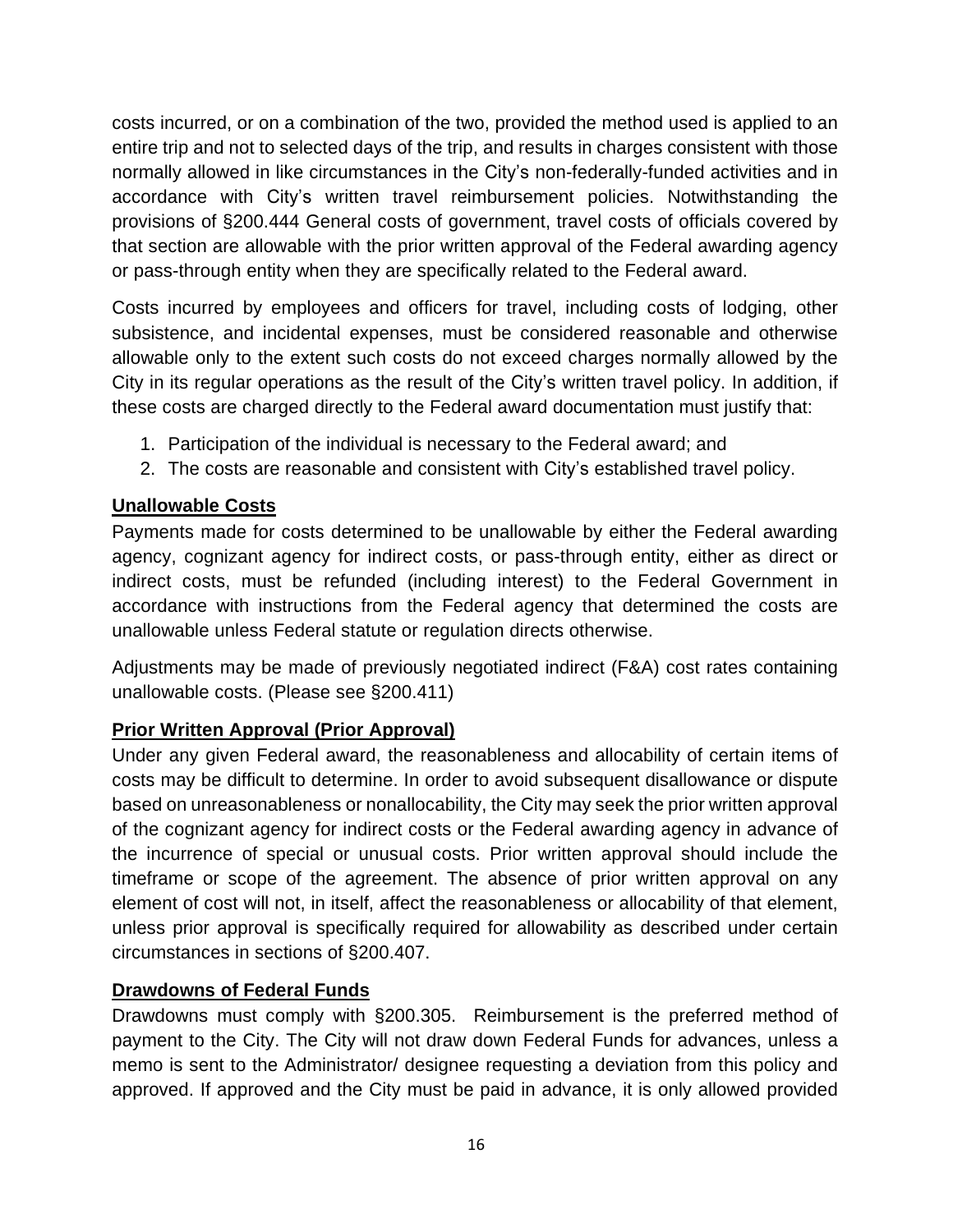the City maintains or demonstrates the willingness to maintain both written procedures that minimize the time elapsing between the transfer of funds and disbursement by the City, and financial management systems that meet the standards for fund control and accountability as established in §200.305(b). Advance payment memo request to the Administrator should document the need and timing of advance receipt, expenditure, and any other facts that may assist in the determination of whether an advance is appropriate.

Advance payments to the City must be limited to the minimum amounts needed and be timed to be in accordance with the actual, immediate cash requirements of the City in carrying out the purpose of the approved program or project. The timing and amount of advance payments must be as close as is administratively feasible to the actual disbursements by the City for direct program or project costs and the proportionate share of any allowable indirect costs. The City must make timely payment to contractors in accordance with the contract provisions. Whenever possible, advance payments must be consolidated to cover anticipated cash needs for all Federal awards made by the Federal awarding agency to the City. Advance payment mechanisms include, but are not limited to, Treasury check and electronic funds transfer (EFT) and must comply with applicable guidance in 31 CFR part 208. Non-Federal entities must be authorized to submit requests for advance payments and reimbursements at least monthly when EFTs are not used, and as often as they like when EFTs are used, in accordance with the provisions of the Electronic Fund Transfer Act (15 U.S.C. 1693-1693r). Advance payments of Federal funds must be deposited and maintained in insured accounts whenever possible.

#### <span id="page-16-0"></span>**Cost Sharing/Matching**

Match is typically stated as a percentage of the total project costs for an award. For example, a 20% match on a \$100,000 project would be \$20,000, with the funds share being \$80,000 and \$20,000 being provided by the recipient. There are two kinds of match:

- 1. Cash Match (actual dollars) includes cash spent for project-related costs. An allowable cash match must include those costs which are allowable with grant funds, with the exception of the acquisition of land, when applicable.
- 2. In-Kind Match (services, facility space, equipment, supplies…) includes, but is not limited to, the valuation of non-cash contributions. In- kind may be in the form of services, supplies, property, or equipment. For example, if in-kind match is permitted by law (other than cash payments), then the value of donated services could be used to comply with the match requirements. Also, third party in-kind contributions may count toward satisfying match requirements provided the subrecipient receiving the contributions expends them as allowable costs.

Documentation supporting the market value of in-kind match must be maintained in the grant award recipient files.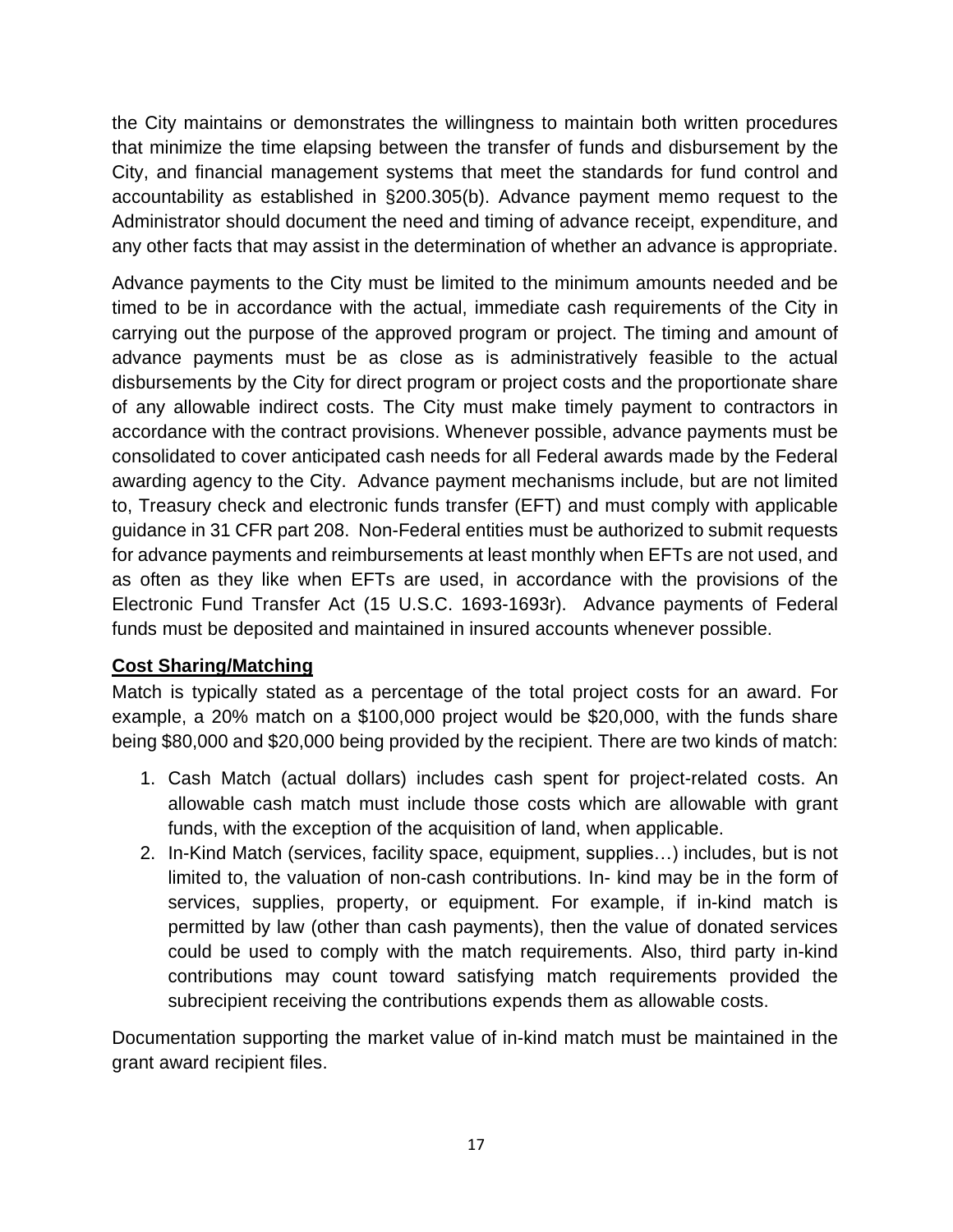The value of donated property must be determined in accordance with the usual accounting policies of the City, with the following qualifications:

- 1. The value of donated land and buildings must not exceed its fair market value at the time of donation to the City as established by an independent appraiser (e.g., certified real property appraiser or General Services Administration representative) and certified by a responsible official of the City as required by the Uniform Relocation Assistance and Real Property Acquisition Policies Act of 1970, as amended, (42 U.S.C. 4601-4655) (Uniform Act) except as provided in the implementing regulations at 49 CFR part 24.
- 2. The value of donated equipment must not exceed the fair market value of equipment of the same age and condition at the time of donation.
- 3. The value of donated space must not exceed the fair rental value of comparable space as established by an independent appraisal of comparable space and facilities in a privately-owned building in the same locality.
- 4. The value of loaned equipment must not exceed its fair rental value.

## <span id="page-17-0"></span>**Program Generated Income**

Some grant programs contain tasks or objectives that may result in program income. Typically, program income could come from fees collected for services performed or registration fees for conferences or workshops. Such fees can also be generated through subawardees and must be accounted for in the same manner.

Program generated income may be used for a project in several ways:

- Additive: program income is added to funds committed to the project by the Grantor and used to fulfill eligible project or program objectives.
- Cost Share: program income is used to finance a share of the project or program.
- Deductive: program income is deducted from the total project or program budget.
- 1. It is important that program income be anticipated and disclosed in the grant proposal budget, which should include a plan for utilization that identifies the method of use. The plan should also include use of income collected in excess of expenditures.
	- a. If program income is not disclosed at the proposal stage, the Grantor must be promptly notified that the project will generate program income to determine how program income is to be used.
- 2. All program income must be accounted for during the performance period of the award and be reported per the method of utilization approved by the Grantor. Failure to disclose program income may require that all program income be treated as Deductive.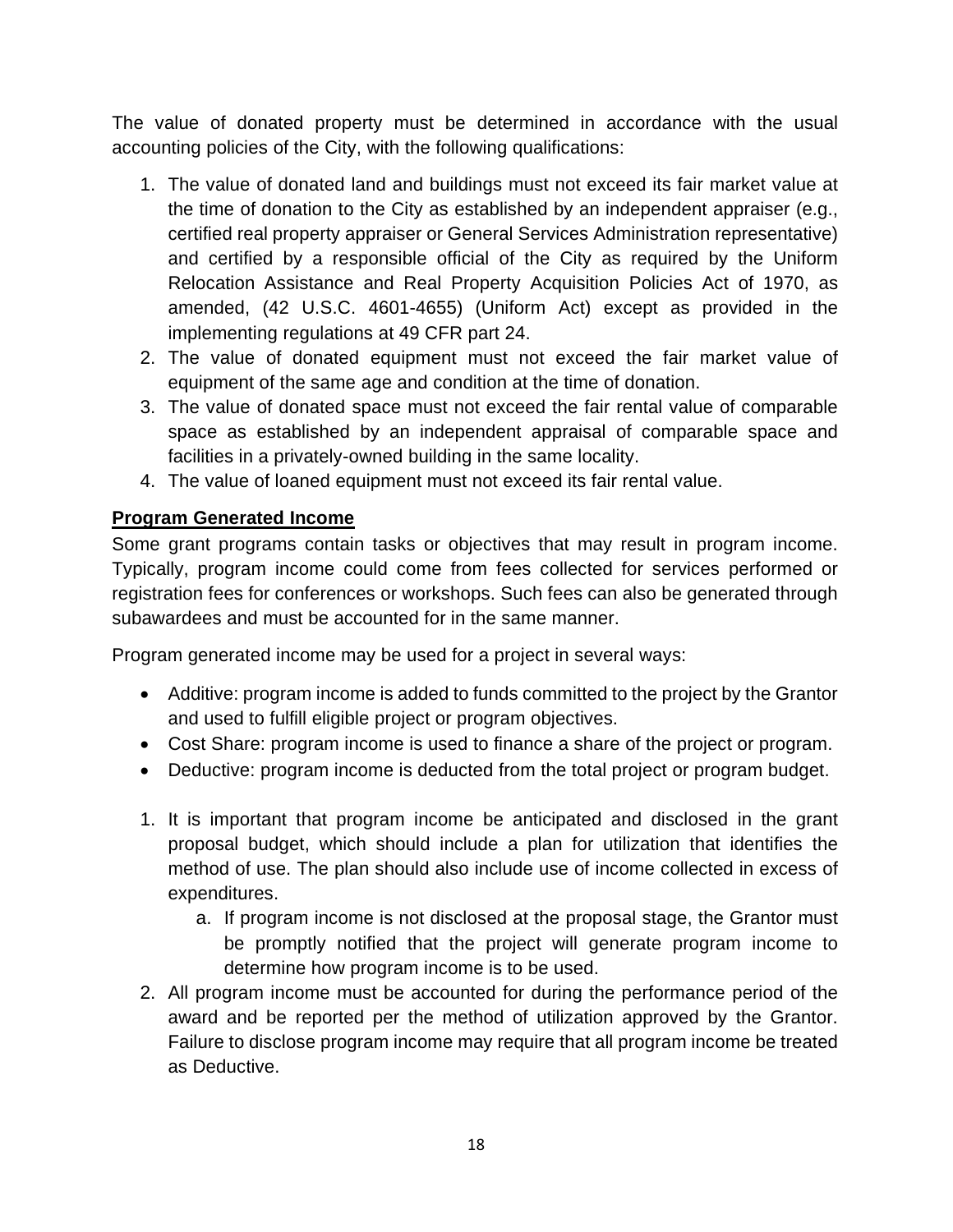#### <span id="page-18-0"></span>**Inventory of Supplies Management**

For Federal Awards, title to supplies will vest in the City upon acquisition. If there is a residual inventory of unused supplies exceeding \$5,000 in total aggregate value upon termination or completion of the project or program and the supplies are not needed for any other Federal award, the City must retain the supplies for use on other activities or sell them, but must, in either case, compensate the Federal government for its share. (The amount of compensation must be computed in the same manner as for equipment. See §200.313 Equipment, paragraph (e) (2) for the calculation methodology.)

#### <span id="page-18-1"></span>**Equipment and Real Property Management**

Equipment and other capital assets, including repairs which materially increase their useful life, are allowable with prior approval. In reviewing equipment acquisition budgets and proposals, the following principles must be adhered to:

- 1. No other equipment owned by the City is suitable for the project.
- 2. Federal funds are not used to provide reimbursement for the purchase of equipment already owned by the City. Exception: Equipment that has been purchased for a common pool and will be charged to the award at cost value is allowable. Equipment that has already been purchased and charged to other activities of the organization is not an allowable expense to the award.
- 3. The cost of equipment purchased and used commonly for two or more programs should be appropriately divided among each activity.
- 4. Equipment purchased with grant funds shall be used exclusively during the life of the grant for the project or program for which it was acquired.
- 5. Grant purchased equipment must be properly maintained and safeguarded, and equipment records must be maintained per City inventory procedures.
- 6. For Federal awards, the Federal awarding agency or pass-through entity must require the City and its subrecipients to submit reports at least annually on the status of real property in which the Federal government retains an interest, unless the Federal interest in the real property extends 15 years or longer. In those instances where the Federal interest attached is for a period of 15 years or more, the Federal awarding agency or pass-through entity, at its option, may require the City and its subrecipients to report at various multiyear frequencies (e.g., every two years or every three years, not to exceed a five-year reporting period; or a Federal awarding agency or pass-through entity may require annual reporting for the first three years of a Federal award and thereafter require reporting every five years).
- 7. After the grant award is closed and equipment is no longer needed for its originally authorized purpose, the grant project manager shall request disposition instructions from the Grantor and follow City policy and procedures for property and inventory control.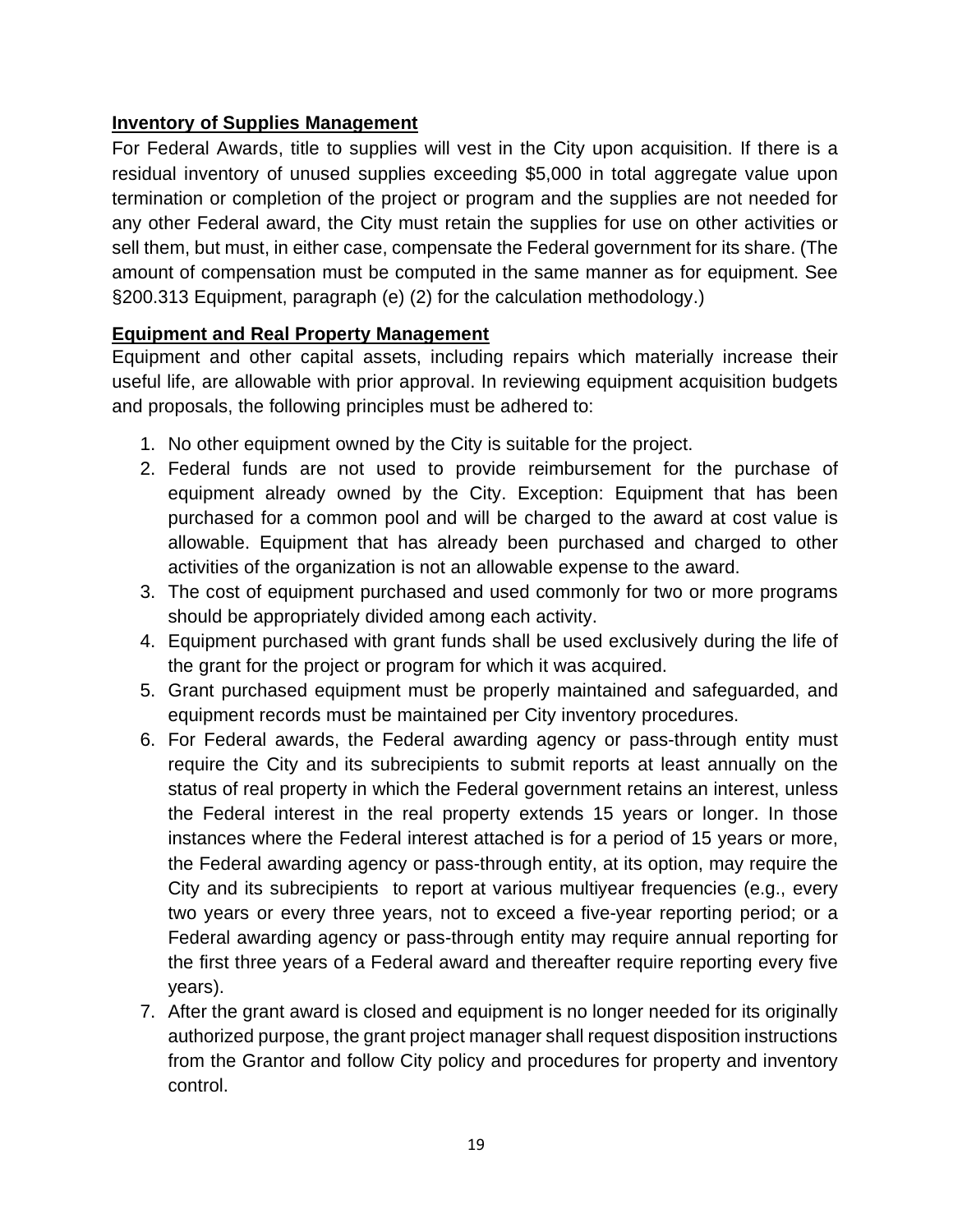#### <span id="page-19-0"></span>**Collection of Amounts Due**

Any funds paid to the City and its subrecipients in excess of the amount to which the City and its subrecipients is finally determined to be entitled under the terms of the Federal award constitute a debt to the Federal Government. If not paid within 90 calendar days after demand, the Federal awarding agency may reduce the debt by:

- 1. Making an administrative offset against other requests for reimbursements;
- 2. Withholding advance payments otherwise due to the City and its subrecipients; or
- 3. Other action permitted by Federal statute.

Except where otherwise provided by statutes or regulations, the Federal awarding agency will charge interest on an overdue debt in accordance with the Federal Claims Collection Standards (31 CFR parts 900 through 999). The date from which interest is computed is not extended by litigation or the filing of any form of appeal.

#### <span id="page-19-1"></span>**Grant Reporting**

Every award has reporting requirements specified in the grant agreement. It is critical that all reports are complete, accurate, and submitted per the specified dates outlined in the agreement. Performance reports must be submitted at the interval required by the Federal awarding agency. Accurate and timely reporting is critical to maintaining a good relationship with the Grantor. Requirements and procedures are established to ensure that grant funds are expended and accounted for in a method that provides accuracy, uniformity, and consistency. Late or inaccurate reports may negatively impact current or future funding and result in Single Audit findings. To assure that expenditures are proper and in accordance with the terms and conditions of the Federal award and approved project budgets, the annual and final fiscal reports or vouchers requesting payment under the agreements must include a certification, signed by an official who is authorized to legally bind the City. Certifications may be signed by the City Manager as designated by the City Council.

Events may occur between the scheduled performance reporting dates that have significant impact upon the supported activity. In such cases, the City must inform the Federal awarding agency or pass-through entity as soon as the following types of conditions become known:

- 1. Problems, delays, or adverse conditions which will materially impair the ability to meet the objective of the Federal award. This disclosure must include a statement of the action taken, or contemplated, and any assistance needed to resolve the situation.
- 2. Favorable developments which enable meeting time schedules and objectives sooner or at less cost than anticipated or producing more or different beneficial results than originally planned.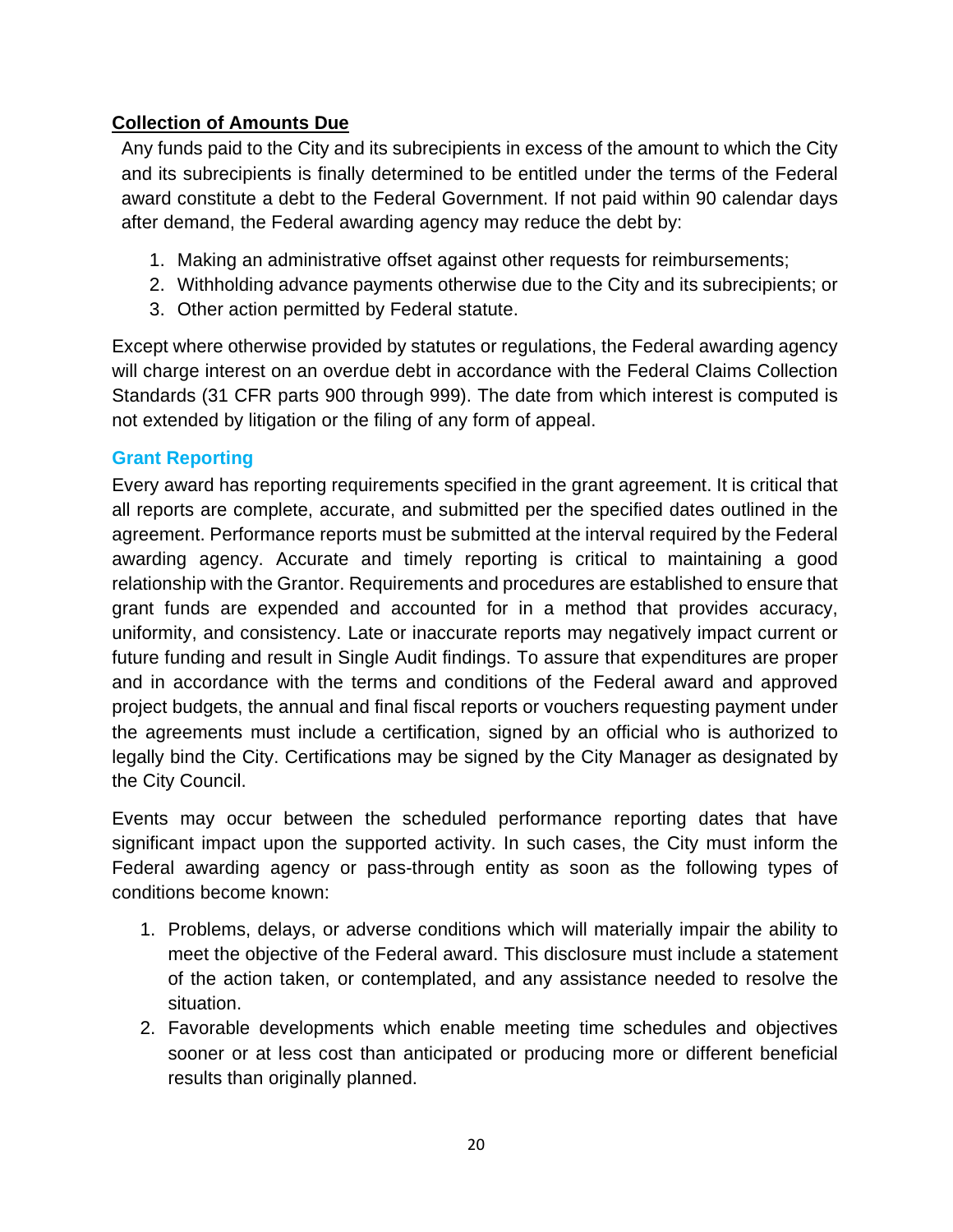3. A change in the scope of the work plan, change in key personnel, or major budget adiustments.

Interim reporting of significant developments must be prepared and submitted to the Federal awarding agency.

#### <span id="page-20-0"></span>**General Guidelines for Backup Documentation**

Costs claimed by the City under its grants must be allowable, allocable, and reasonable, and adequate documentation to support charges to the grant must be maintained. Expenditures under most cost reimbursement grants are governed by the cost principles established by federal, state, and other Grantors and must conform to the respective policies, grant special provisions and City policies.

- 1. Typical grant transactions may include: personnel costs, purchase of equipment and supplies, costs for contracted services, grant income or revenue, etc. Grantees must submit documentation of eligible expenses and proof of payment for expenses incurred during the reporting period.
- 2. Documentation of eligible expenses may include copies of invoices, receipts, payroll or labor reports, or other proof that complies with federal and state audit standards. Proof of payment of expenditures may include a copy of a receipt, receipt showing cash payment, cancelled checks, bank statements, or other proof that complies with federal and state audit standards. A supplemental accounting record may accompany the receipts and cancelled checks.

Please do not keep duplicate records. The Finance Department maintains copies of invoices, receipts, and bank documents.

#### <span id="page-20-1"></span>**File Management/Maintenance, Access, and Retention**

#### <span id="page-20-2"></span>**Grant File Structure**

All departments associated with a grant award must maintain a file structure that includes the following sections with clear separations between different fiscal years, unless otherwise directed by the Grantor:

- 1. Proposal Submission
- 2. Award Documentation
- 3. Financial Documentation
- 4. All Reports
- 5. Subrecipient Documents (if applicable)
- 6. All other pertinent or necessary information to show compliance with the award terms and conditions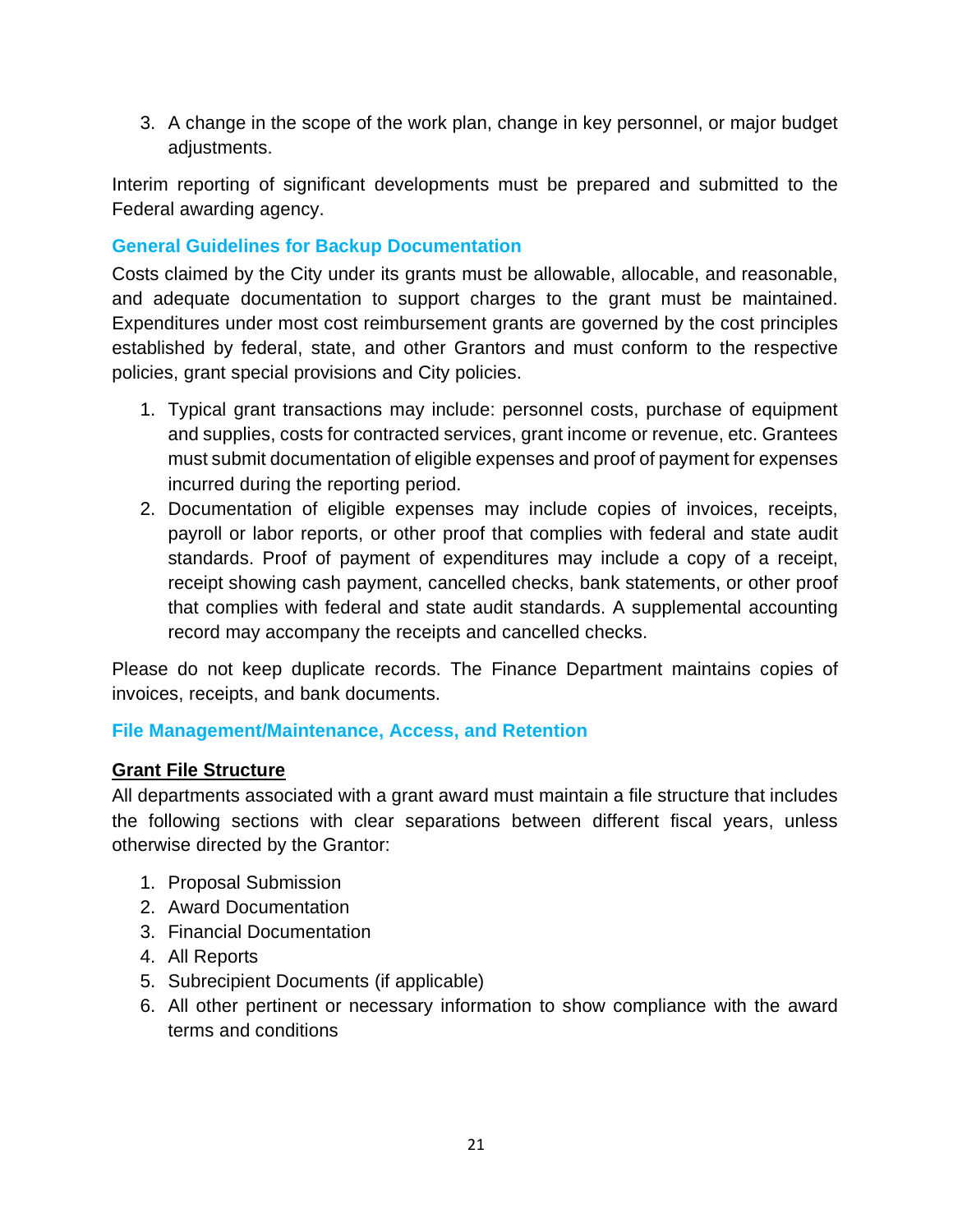#### <span id="page-21-0"></span>**File Maintenance**

Recipient departments are obligated to protect records adequately against loss, theft, fire or other damage in accordance with statutory provisions.

#### <span id="page-21-1"></span>**File Access**

It is the policy of the City of Porterville that openness leads to a better informed citizenry, which leads to better government and better public policy. Consistent with the premise that government exists first to serve the interests of the people; it is the intent of the City of Porterville to establish a public records policy consistent with state law.

#### <span id="page-21-2"></span>**File Retention**

The grant project manager is responsible for keeping the official record of all grant activity, correspondence, billing, and other related documents. The Administrative Services Department is responsible for keeping the original contract or agreements, grant amendments, and copies of all required financial reports. Once the mandatory retention period has lapsed, the recipient department shall request that the grant record be properly destroyed through the City's Record Manager.

For Federal awards, retention requirements are as follows:

Financial records, supporting documents, statistical records, and all other non-Federal entity information pertinent to a Federal award must be retained for a period of three years from the date of submission of the final expenditure report or, for Federal awards that are renewed quarterly or annually, from the date of the submission of the quarterly or annual financial report, respectively, as reported to the Federal awarding agency or pass-through entity in the case of a subrecipient. Federal awarding agencies and pass- through entities must not impose any other record retention requirements upon non- Federal entities.

The only exceptions are the following:

- a. If any litigation, claim, or audit is started before the expiration of the 3-year period, the records must be retained until all litigation, claims, or audit findings involving the records have been resolved and final action taken.
- b. When the non-Federal entity is notified in writing by the Federal awarding agency, cognizant agency for audit, oversight agency for audit, cognizant agency for indirect costs, or pass-through entity to extend the retention period.
- c. Records for real property and equipment acquired with Federal funds must be retained for 3 years after final disposition.
- d. When records are transferred to or maintained by the Federal awarding agency or pass-through entity, the 3-year retention requirement is not applicable to the non-Federal entity.
- e. Records for program income transactions after the period of performance. In some cases recipients must report program income after the period of performance.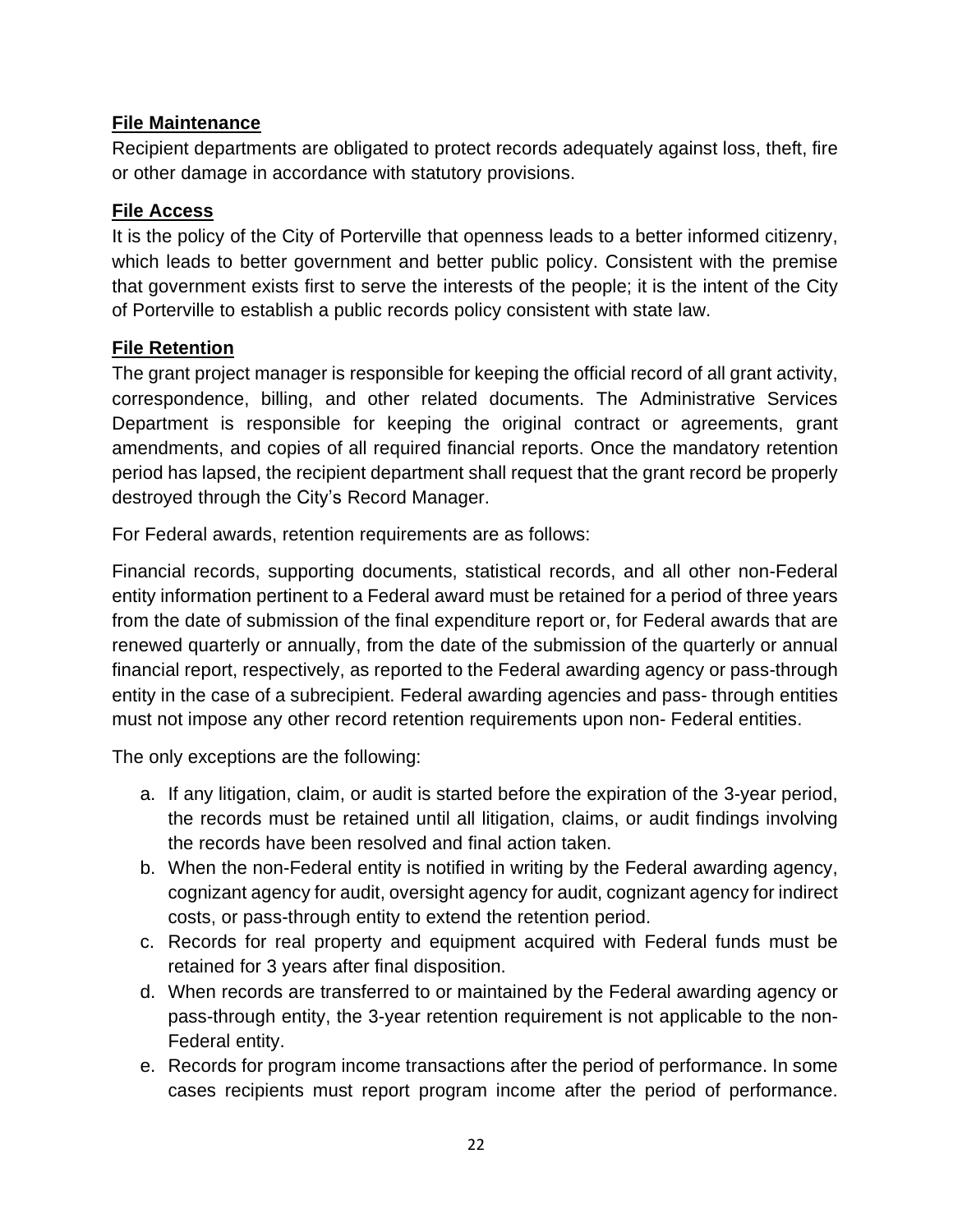Where there is such a requirement, the retention period for the records pertaining to the earning of the program income starts from the end of the non-Federal entity's fiscal year in which the program income is earned.

- f. Indirect cost rate proposals and cost allocations plans. This paragraph applies to the following types of documents and their supporting records: indirect cost rate computations or proposals, cost allocation plans, and any similar accounting computations of the rate at which a particular group of costs is chargeable (such as computer usage chargeback rates or composite fringe benefit rates).
	- 1. If submitted for negotiation. If the proposal, plan, or other computation is required to be submitted to the Federal Government (or to the pass- through entity) to form the basis for negotiation of the rate, then the 3-year retention period for its supporting records starts from the date of such submission.
	- 2. If not submitted for negotiation. If the proposal, plan, or other computation is not required to be submitted to the Federal Government (or to the passthrough entity) for negotiation purposes, then the 3-year retention period for the proposal, plan, or computation and its supporting records starts from the end of the fiscal year (or other accounting period) covered by the proposal, plan, or other computation.

#### <span id="page-22-0"></span>**Grant Modifications/Extensions and Cancellation**

During the course of a grant's lifetime, there are times when changes are necessary to either the budget or the project scope-of-work. Most of these changes, typically called grant amendments, are allowable, but it is important to follow the procedures written in the grant agreement or in the guides provided by the grantor. Unless grant agreement/grantor states otherwise.

#### <span id="page-22-1"></span>**Grant Modifications/ Extensions**

In the event that a grant funded project requires modifications to the established time table, contract and/or budget it shall be the grant project manager's to coordinate review and resolution. Modifications deemed to be non-substantial may be approved administratively. Modifications to City executed contracts may be submitted for Consent Agenda approval if additional City resources are not applicable or unless directed otherwise by the City Manager and/or City Attorney. Modifications which require the allocation of additional City resources not previously budgeted shall be placed on the Scheduled Business Agenda. Board approved resolutions addressing modification approval by Councilmembers are exempt from this procedure unless additional City resources are required. The grant project manager shall be responsible for assuring that all impacted parties are made aware of the modifications. Original amendments shall be provided to the City Clerk after execution.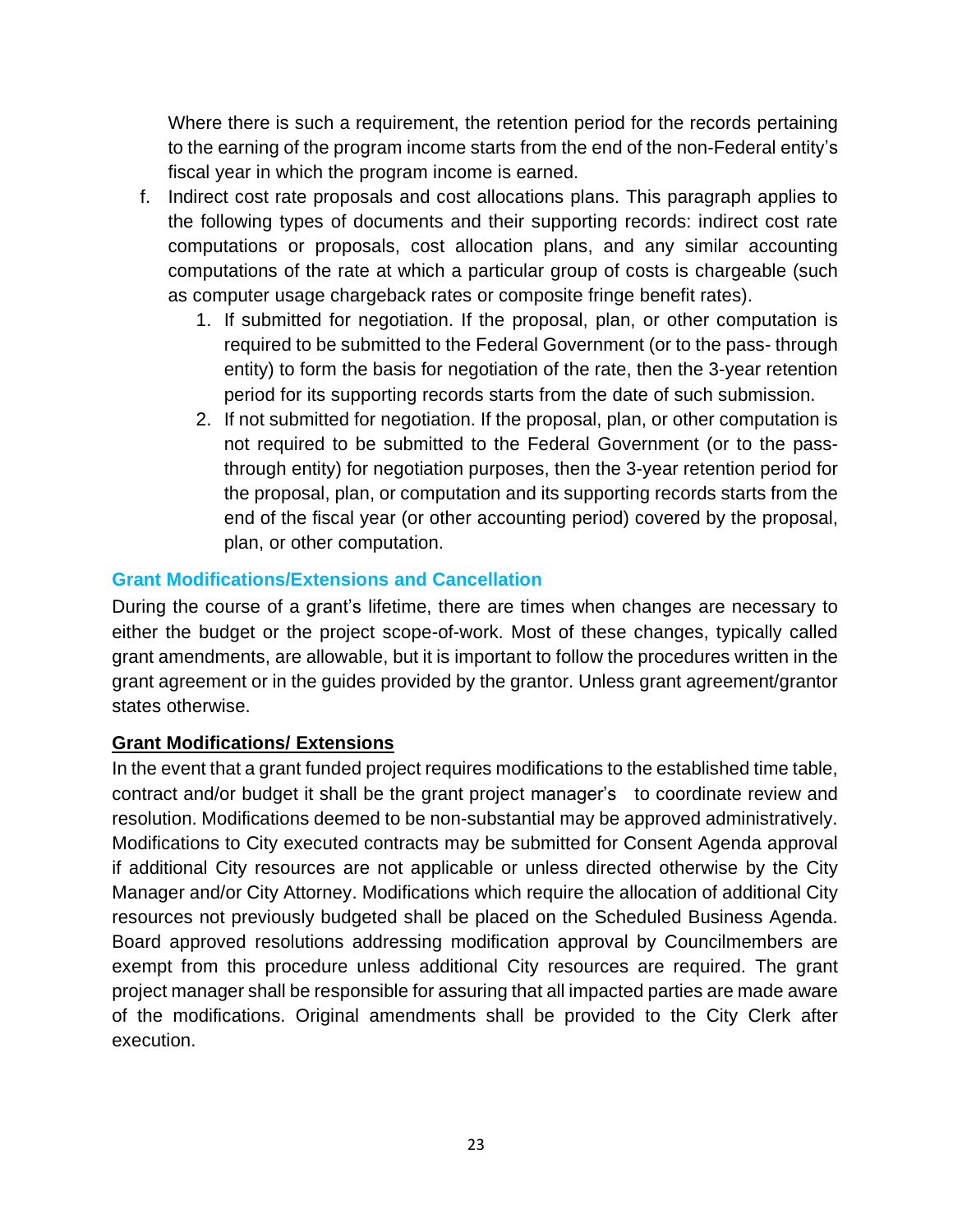#### <span id="page-23-0"></span>**Cancellations**

In the event that a grant must be terminated before the original completion date or returned to the grantor prior to project initiation, the City must approve the cancellation.

#### <span id="page-23-1"></span>**Grant Closeout**

The grant closeout is a critical piece in the life cycle of a grant, and is the process by which the City performs all necessary administrative and financial actions to satisfactory complete all requirements set forth in the grant agreement. Preparation for closeout usually begins 60 to 90 days prior to the end date of the grant to accurately forecast expenses and make any adjustments to accounting entries. The grant project manager shall then coordinate closure of all contracts, payment for services, required documentation and financial review or audit.

All necessary final reports shall be prepared and submitted to the granting agency(s) prior to file closure. The complete grant project file shall be retained by the recipient department in accordance with applicable Federal and State record keeping rules. The original contract and amendments shall be retained by the City Clerk in accordance with applicable Federal and State retention schedules.

## <span id="page-23-2"></span>**Grant Subcontracting and Subrecipient Monitoring Procedures**

The City will regularly encounter situations where it does not have the resource capacity to adequately fulfill all of the grant objectives and must seek out other entities to perform certain functions. These activities will be obligated in the form of a subcontract or subaward. As well, during the course of the grant award, certain materials and supplies and equipment may be purchased through various vendor/ contractors.

It is important that subrecipients and vendor/ contractors be defined accurately, as there are specific requirements the City must comply with based on the designation. The correct determination is essential due to the additional accountability requirements that are placed on recipients and subrecipients. These accountability requirements must be included in any agreement. Accurate classification of subrecipients and vendor/ contractors is critical to a program's success and integrity.

#### <span id="page-23-3"></span>**Vendor/ Contractor**

A vendor/ contractor is defined as a dealer, distributor, merchant or other seller of required goods or services. These goods or services are in support of the project activities. A vendor/ contractor agreement is issued for obtaining routine commercial services, supplies, and equipment that require no special handling or prior approvals, and are issued as standard purchase orders.

Characteristics of a vendor/ contractor:

Provides the goods and services within normal business operations.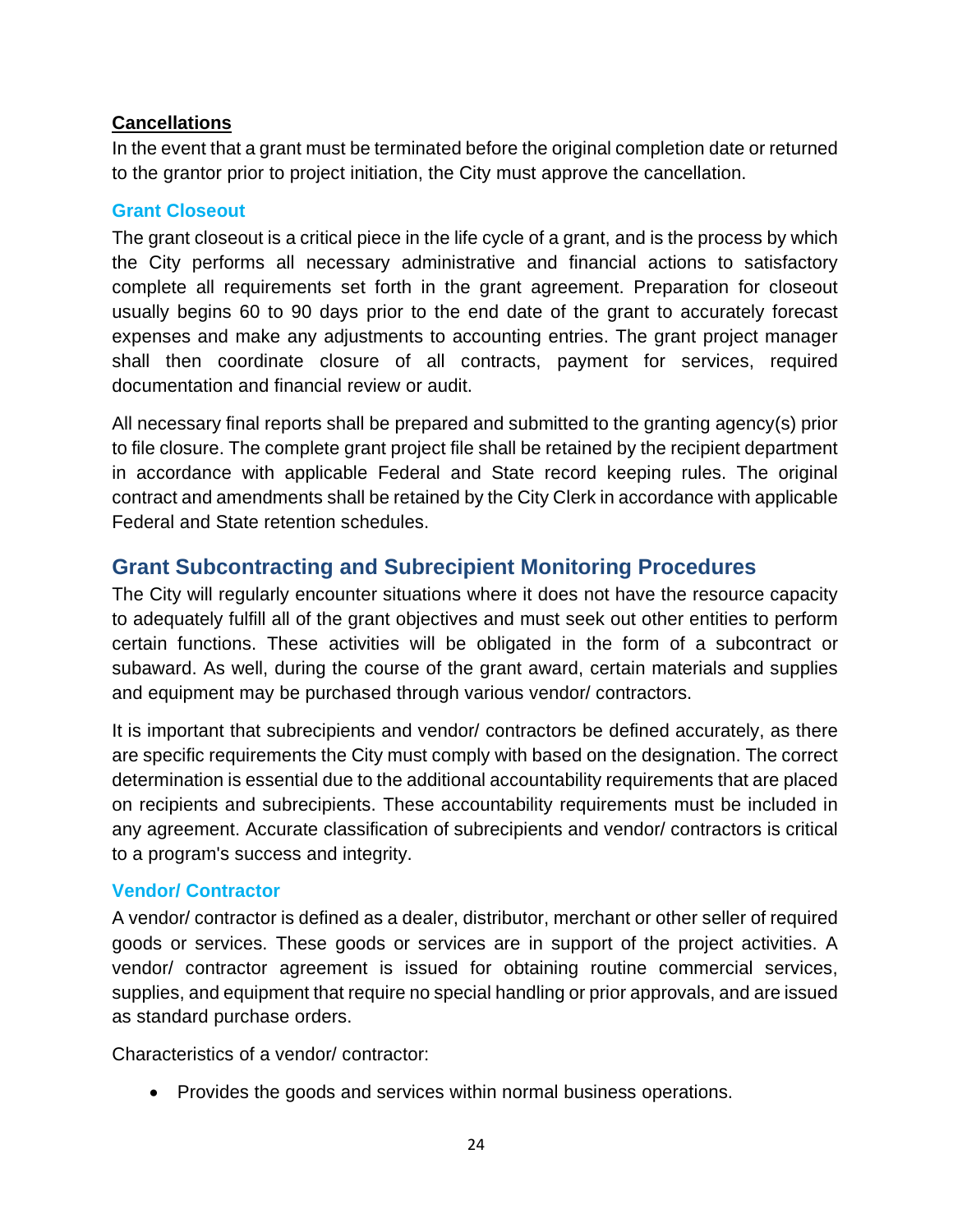- Provides similar goods or services to many different purchasers.
- Operates in a competitive environment.
- Provides goods or services that are ancillary to the operation of the program.
- Is not subject to the compliance requirements of the program.

#### <span id="page-24-0"></span>**Subrecipient**

A subrecipient is defined per 2 CFR §200.93 as "a non-Federal entity that receives a subaward from a pass-through entity to carry out part of a Federal program; but does not include an individual that is a beneficiary of such program. A subrecipient may also be a recipient of other Federal awards directly from a Federal awarding agency."

A pass-through entity is an entity that provides an award to a subrecipient to carry out a program. A subrecipient is an external entity with special expertise or resources that the City does not possess, but are necessary to fulfill the overall objectives of the project. A subaward is issued for financial or other support from a qualified organization known as a subrecipient for the performance of a substantive portion of the programmatic effort under the prime award. A subaward usually requires prior approval of the Grantor and is subject to subrecipient monitoring.

Characteristics of a subrecipient:

- Receiving entity determines who is eligible to receive financial assistance.
- Subrecipient performance is measured against whether the objectives of the program are met.
- Has responsibility for programmatic decision making.
- Has responsibility for adherence to applicable program compliance requirements.
- Uses the funds to carry out a program of the organization as compared to providing goods or services for a program of the pass-through entity.

## <span id="page-24-1"></span>**Subaward Risk Assessment**

Evaluate each subrecipient' s risk of noncompliance with Federal statutes, regulations, and the terms and conditions of the subaward for purposes of determining the appropriate subrecipient monitoring described below, which may include consideration of such factors as:

- 1. The subrecipient's prior experience with the same or similar subawards;
- 2. The results of previous audits including whether or not the subrecipient receives a Single Audit, and the extent to which the same or similar subaward has been audited as a major program;
- 3. Whether the subrecipient has new personnel or new or substantially changed systems; and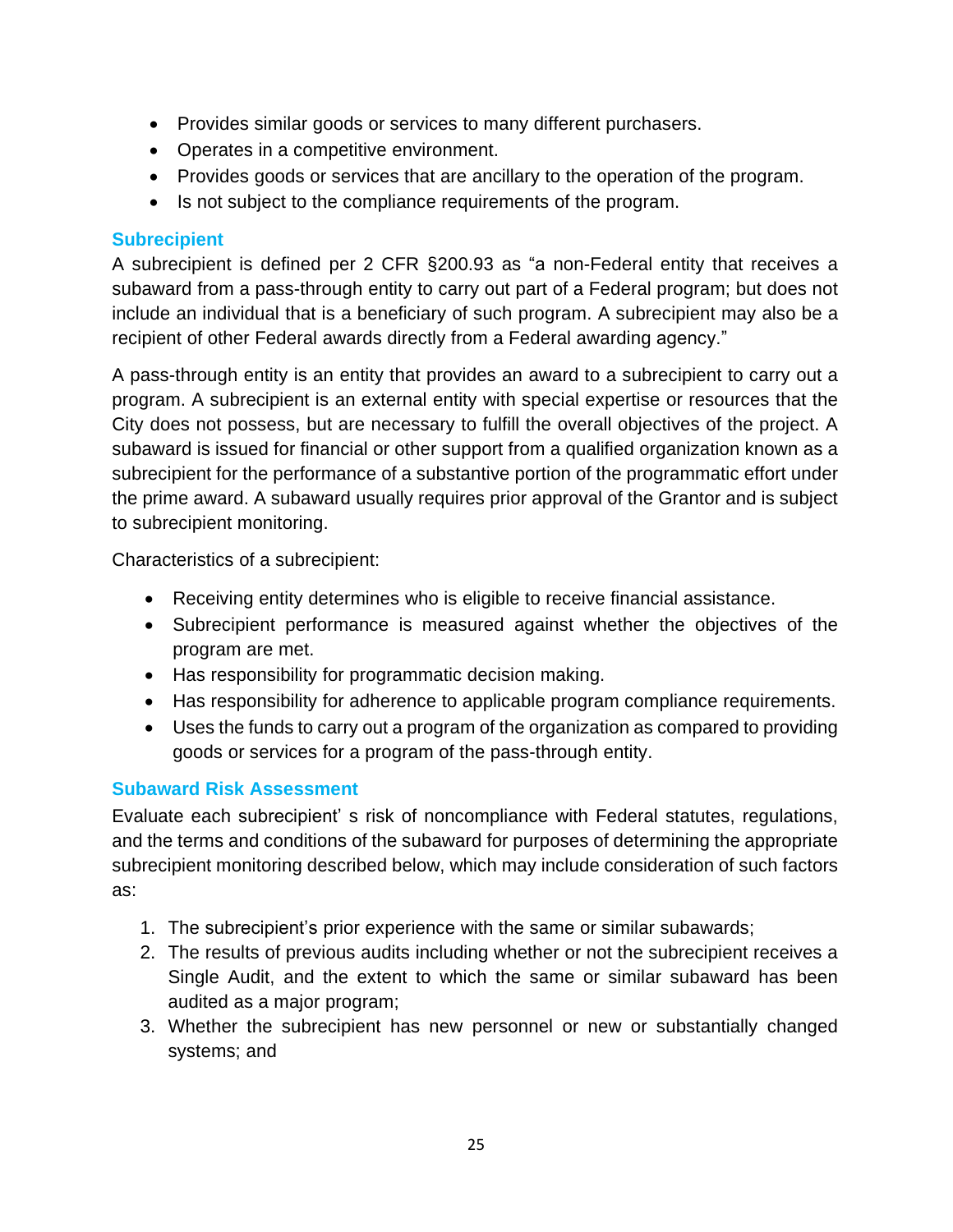4. The extent and results of Federal awarding agency monitoring (e.g., if the subrecipient also receives Federal awards directly from a Federal awarding agency).

### <span id="page-25-0"></span>**Subrecipient Monitoring – Internal and External Agencies**

All grant requirements placed upon the City will flow-down to any subrecipient, and it is the prime grantee's responsibility to ensure subaward compliance with the prime grant provisions.

All subawards issued under federal grants must contain language requiring subrecipients to fulfill the prime grant requirements.

- 1. The grant project manager will advise subrecipients of requirements (including but not limited to financial and non-financial reporting) imposed on them by federal laws, regulations of the flow-down provisions of the prime contract or grant agreement, and any supplemental City requirements imposed depending on a level of risk determination by the City.
- 2. The grant project manager along with applicable City grant related staff will monitor the subrecipients' use of grant funds and issue a written report summarizing the results and any corrective actions needed.
- 3. The grant project manager along with applicable City grant related staff will ensure that the City receives annual audit reports from subrecipients required to have an audit in accordance with OMB SuperCircular 2 CFR §200.
- 4. Upon receipt of an unfavorable audit report from a subrecipient, the grant project manager along with applicable City grant related staff will confirm that the subrecipient has taken appropriate and timely corrective action. If a material weakness or other reportable condition exists, monitoring of the subrecipient will be more frequent and management actions will be taken as appropriate.
- 5. All subawards for which monitoring is mandated shall be reviewed regularly throughout the year and at a minimum must include:
	- a. Advising subrecipients of all applicable federal laws and regulations, and all appropriate flow-down provisions from the prime agreement.
	- b. Routine receipt and review of technical performance/progress reports.
	- c. Routine review of expenses-to-budget reports.
	- d. Periodic on-site visits, or regular contact, if necessary.
	- e. The option to perform audits/monitoring if necessary.
	- f. Review of 2 CFR §200 audit reports filed by subrecipients and any audit findings.
	- g. Review of corrective actions cited by subrecipients in response to their audit findings.
	- h. Consideration of sanctions on subrecipients in cases of continued inability or unwillingness to have required audits or to correct non-compliant actions.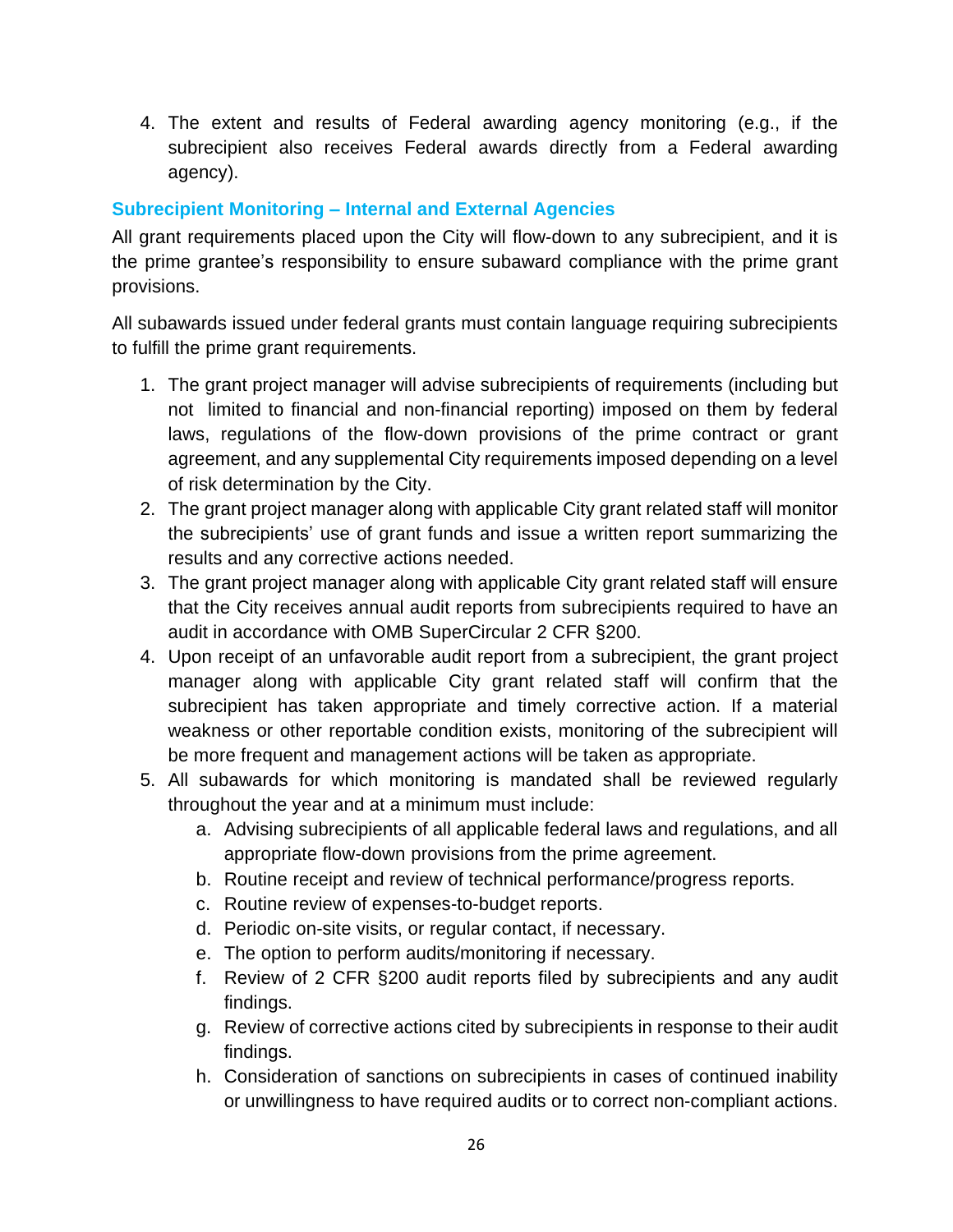#### <span id="page-26-0"></span>**Subaward Modification**

As with the initial award, the City must ensure that every subaward is clearly identified to the subrecipient as a subaward and includes the required information per 2 CFR §200.331 at the time of the subaward and if any of these data elements change, include the changes in subsequent subaward modification(s).

## <span id="page-26-1"></span>**Subaward Closeout**

An integral part of subcontract monitoring is close-out of the subcontract at the end of the project period. In general, a subcontract is closed when all deliverables have been met and the final payment has been made.

## <span id="page-26-2"></span>**Procurement**

#### <span id="page-26-3"></span>**Procurement Procedure- General**

A non-Federal entity that is a state agency or agency of a political subdivision of a state and its contractors must comply with procurement standards in 2 CFR §200.318-323, §200.325, and §200.326. The City and/or non-Federal entity must maintain oversight to ensure that contractors perform in accordance with the terms, conditions, and specifications of their contracts or purchase orders and their contracts must contain the applicable provisions described in Appendix II to Part 200—Contract Provisions for non-Federal Entity Contracts Under Federal Awards.

Please avoid acquisition of unnecessary or duplicative items. Consideration should be given to consolidating or breaking out procurements to obtain a more economical purchase (do not try to deviate purchasing thresholds or split-purchasing). Where appropriate, an analysis will be made of lease versus purchase alternatives, and any other appropriate analysis to determine the most economical approach.

To foster greater economy and efficiency, and in accordance with efforts to promote costeffective use of shared services across the Federal Government, the City is encouraged to enter into state and local intergovernmental agreements or inter-entity agreements where appropriate for procurement or use of common or shared goods and services. The City is encouraged to use Federal excess and surplus property in lieu of purchasing new equipment and property whenever such use is feasible and reduces project costs.

The City is encouraged to use value engineering clauses in contracts for construction projects of sufficient size to offer reasonable opportunities for cost reductions. Value engineering is a systematic and creative analysis of each contract item or task to ensure that its essential function is provided at the overall lower cost.

#### <span id="page-26-4"></span>**Procurement- Local Preference**

The City must conduct procurements in a manner that prohibits the use of statutorily or administratively imposed state, local, or tribal geographical preferences in the evaluation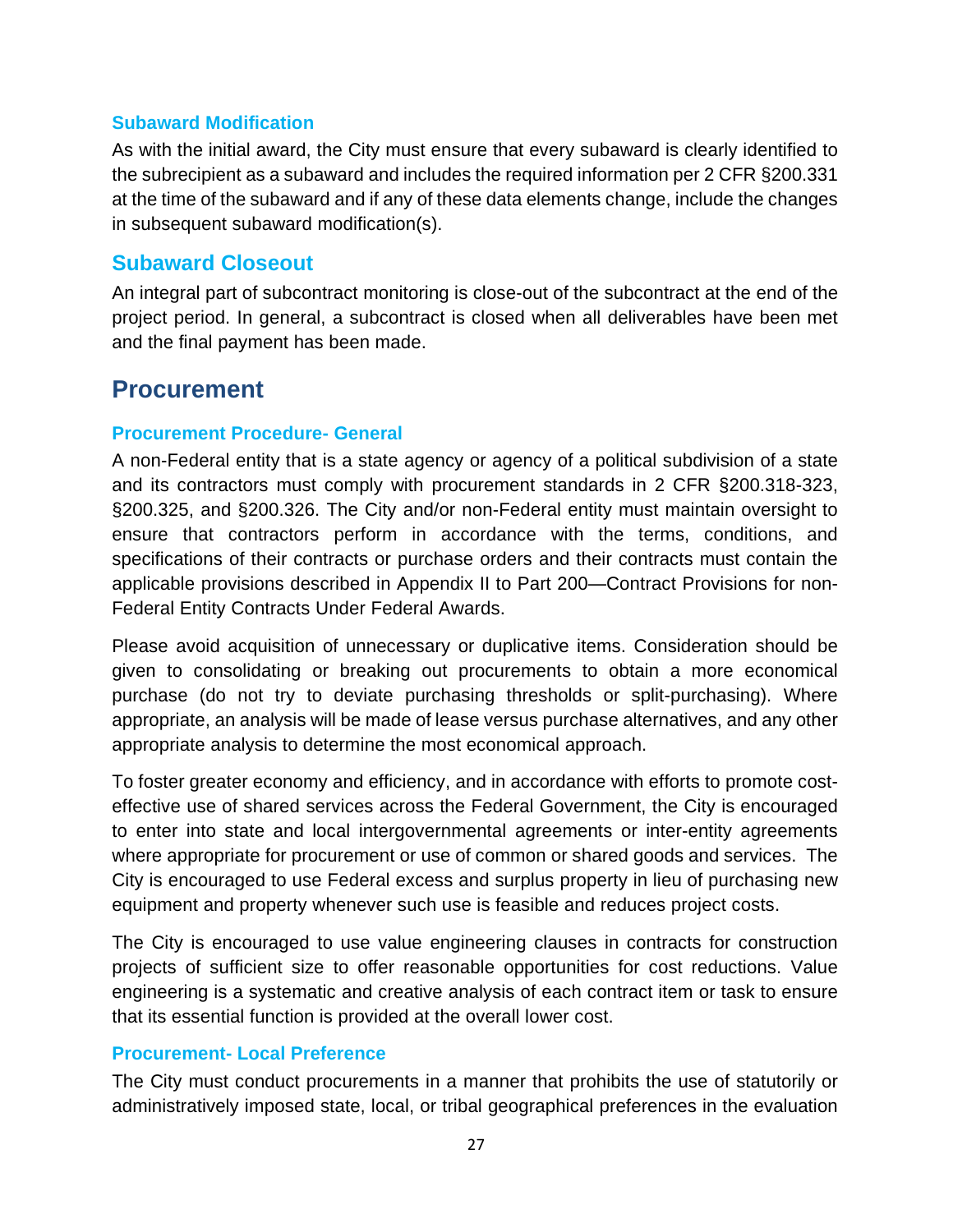of bids or proposals, except in those cases where applicable Federal statutes expressly mandate or encourage geographic preference. Nothing in this section preempts state licensing laws. When contracting for architectural and engineering (A/E) services, geographic location may be a selection criterion provided its application leaves an appropriate number of qualified firms, given the nature and size of the project, to compete for the contract.

#### <span id="page-27-0"></span>**Procurement by Competitive Proposals**

The technique of competitive proposals is normally conducted with more than one source submitting an offer, and either a fixed price or cost-reimbursement type contract is awarded. It is generally used when conditions are not appropriate for the use of sealed bids. If this method is used, the City must have a written method for conducting technical evaluations of the proposals received and for selecting recipients. These written requirements are submitted as part of the solicitation documentation as "Evaluation and Scoring of Responses ". (Please see §200.320)

#### <span id="page-27-1"></span>**Contracting with Small and Minority Businesses, Women's Business Enterprises, and Labor Surplus Area Firms**

A non-Federal entity that is a state agency or agency of a political subdivision of a state and its contractors must take all necessary affirmative steps to assure that minority businesses, women's business enterprises, and labor surplus area firms are used when possible.

Affirmative steps must include:

- 1. Placing qualified small and minority businesses and women's business enterprises on solicitation lists;
- 2. Assuring that small and minority businesses, and women's business enterprises are solicited whenever they are potential sources;
- 3. Dividing total requirements, when economically feasible, into smaller tasks or quantities to permit maximum participation by small and minority businesses, and women's business enterprises;
- 4. Establishing delivery schedules, where the requirement permits, which encourage participation by small and minority businesses, and women's business enterprises;
- 5. Using the services and assistance, as appropriate, of such organizations as the Small Business Administration and the Minority Business Development Agency of the Department of Commerce; and
- 6. Requiring the prime contractor, if subcontracts are to be let, to take the affirmative steps listed in paragraphs (1) through (5) of this section.

#### <span id="page-27-2"></span>**Procurement of Covered Materials**

A non-Federal entity that is a state agency or agency of a political subdivision of a state and its contractors must comply with section 6002 of the Solid Waste Disposal Act, as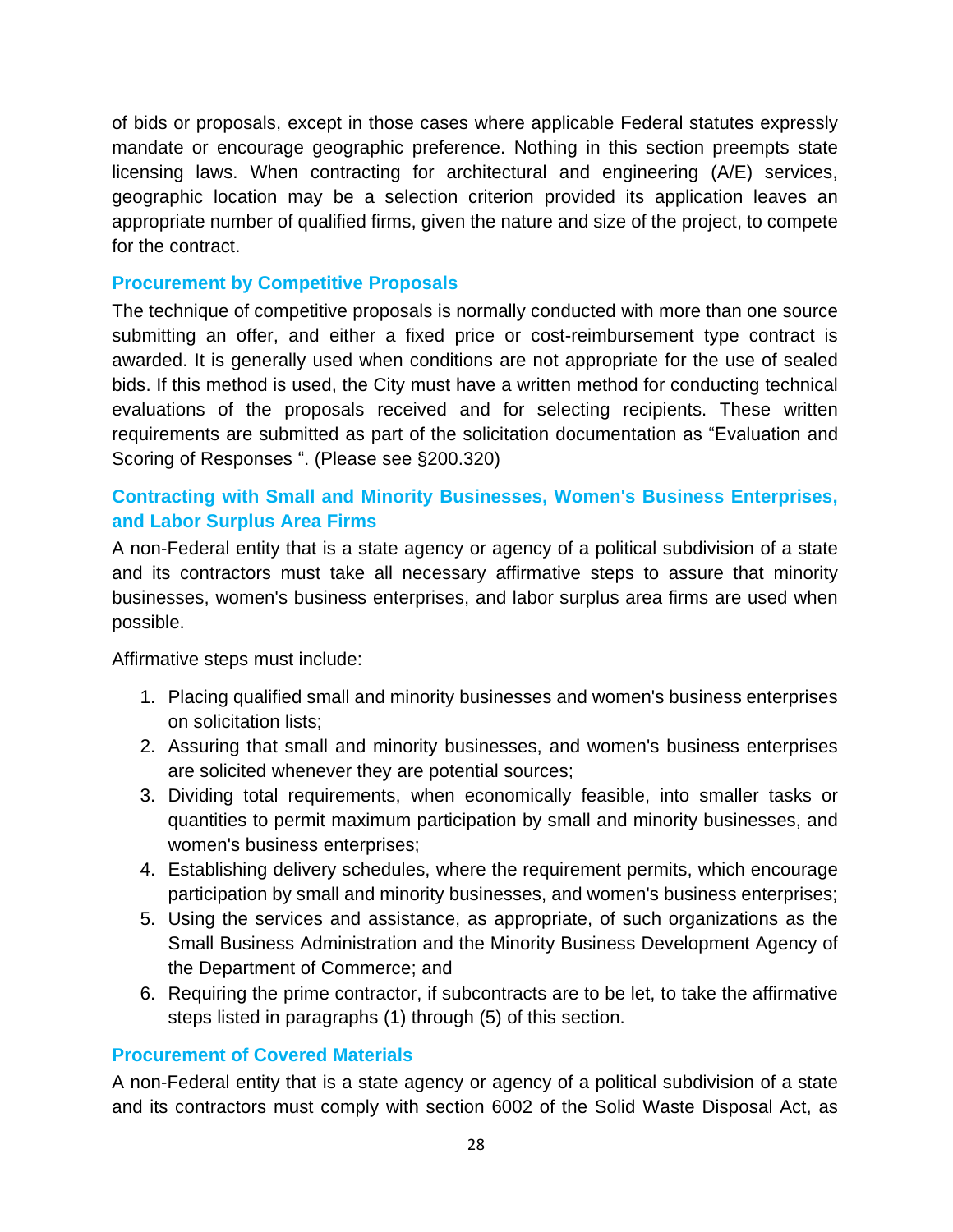amended by the Resource Conservation and Recovery Act. The requirements of Section 6002 include procuring only items designated in guidelines of the Environmental Protection Agency (EPA) at 40 CFR part 247 that contain the highest percentage of recovered materials practicable, consistent with maintaining a satisfactory level of competition, where the purchase price of the item exceeds \$10,000 or the value of the quantity acquired during the preceding fiscal year exceeded \$10,000; procuring solid waste management services in a manner that maximizes energy and resource recovery; and establishing an affirmative procurement program for procurement of recovered materials identified in the EPA guidelines. (Please see §200.322)

#### <span id="page-28-0"></span>**Procurement - Time and Materials Type Contract**

The City may use a time and materials type contract only after a determination that no other contract is suitable and if the contract includes a ceiling price that the contractor exceeds at its own risk.

Time and materials type contract means a contract whose cost to a non-Federal entity is the sum of:

- 1. The actual cost of materials; and
- 2. Direct labor hours charged at fixed hourly rates that reflect wages, general and administrative expenses, and profit.

Since this formula generates an open-ended contract price, a time-and-materials contract provides no positive profit incentive to the contractor for cost control or labor efficiency. Therefore, each contract must set a ceiling price that the contractor exceeds at its own risk. Further, the City awarding such a contract must assert a high degree of oversight in order to obtain reasonable assurance that the contractor is using efficient methods and effective cost controls.

#### <span id="page-28-1"></span>**Procurement - Contract Cost and Price**

A non-Federal entity that is a state agency or agency of a political subdivision of a state and its contractors must comply with 2 CFR §200.323 as follows:

- 1. The non-Federal entity must perform a cost or price analysis in connection with every procurement action in excess of the Simplified Acquisition Threshold including contract modifications. The method and degree of analysis is dependent on the facts surrounding the particular procurement situation, but as a starting point, the non-Federal entity must make independent estimates before receiving bids or proposals.
- 2. The non-Federal entity must negotiate profit as a separate element of the price for each contract in which there is no price competition and in all cases where cost analysis is performed. To establish a fair and reasonable profit, consideration must be given to the complexity of the work to be performed, the risk borne by the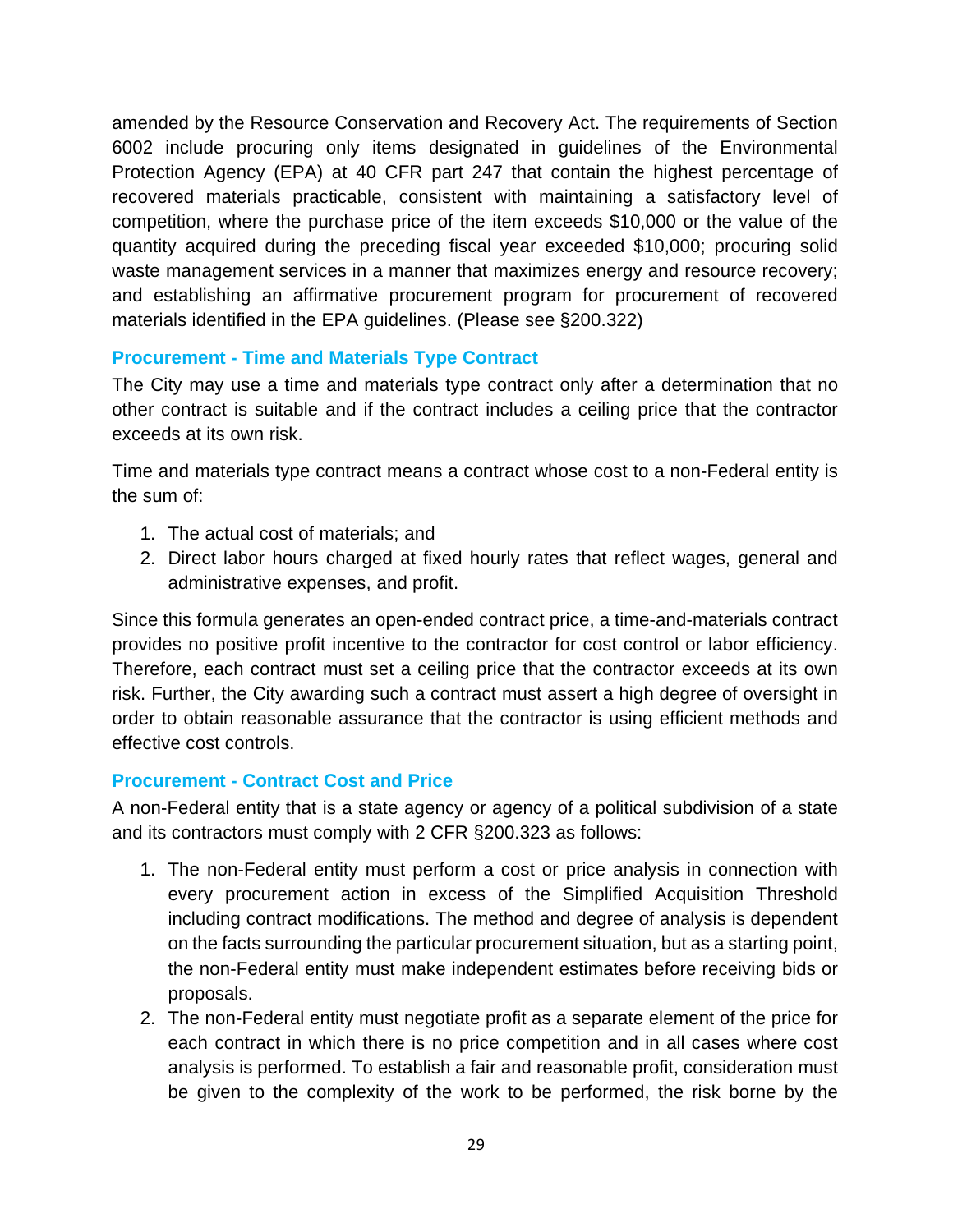contractor, the contractor's investment, the amount of subcontracting, the quality of its record of past performance, and industry profit rates in the surrounding geographical area for similar work.

- 3. Costs or prices based on estimated costs for contracts under the Federal award are allowable only to the extent that costs incurred or cost estimates included in negotiated prices would be allowable for the non-Federal entity under Subpart E— Cost Principles of this part. The non-Federal entity may reference its own cost principles that comply with the Federal cost principles.
- 4. The cost plus a percentage of cost and percentage of construction cost methods of contracting must not be used.

#### <span id="page-29-0"></span>**Procurement - Bonding Requirements**

Per §200.325, for construction or facility improvement contracts or subcontracts exceeding the Simplified Acquisition Threshold, the Federal awarding agency or pass- through entity may accept the bonding policy and requirements of the City and its subrecipients provided that the Federal awarding agency or pass-through entity has made a determination that the Federal interest is adequately protected. If such a determination has not been made, the minimum requirements must be as follows:

- 1. A bid guarantee from each bidder equivalent to five percent of the bid price. The "bid guarantee" must consist of a firm commitment such as a bid bond, certified check, or other negotiable instrument accompanying a bid as assurance that the bidder will, upon acceptance of the bid, execute such contractual documents as may be required within the time specified.
- 2. A performance bond on the part of the contractor for 100 % of the contract price. A "performance bond" is one executed in connection with a contract to secure fulfillment of all the contractor's obligations under such contract.
- 3. A payment bond on the part of the contractor for 100 % of the contract price. A "payment bond" is one executed in connection with a contract to assure payment as required by law of all persons supplying labor and material in the execution of the work provided for in the contract.

#### <span id="page-29-1"></span>**Procurement – Awarding Agency Review**

The non-Federal entity must make available upon request, for the Federal awarding agency or pass-through entity pre-procurement review, procurement documents, such as requests for proposals or invitations for bids, or independent cost estimates, when:

- 1. The non-Federal entity's procurement procedures or operation fails to comply with the procurement standards in this part;
- 2. The procurement is expected to exceed the Simplified Acquisition Threshold and is to be awarded without competition or only one bid or offer is received in response to a solicitation;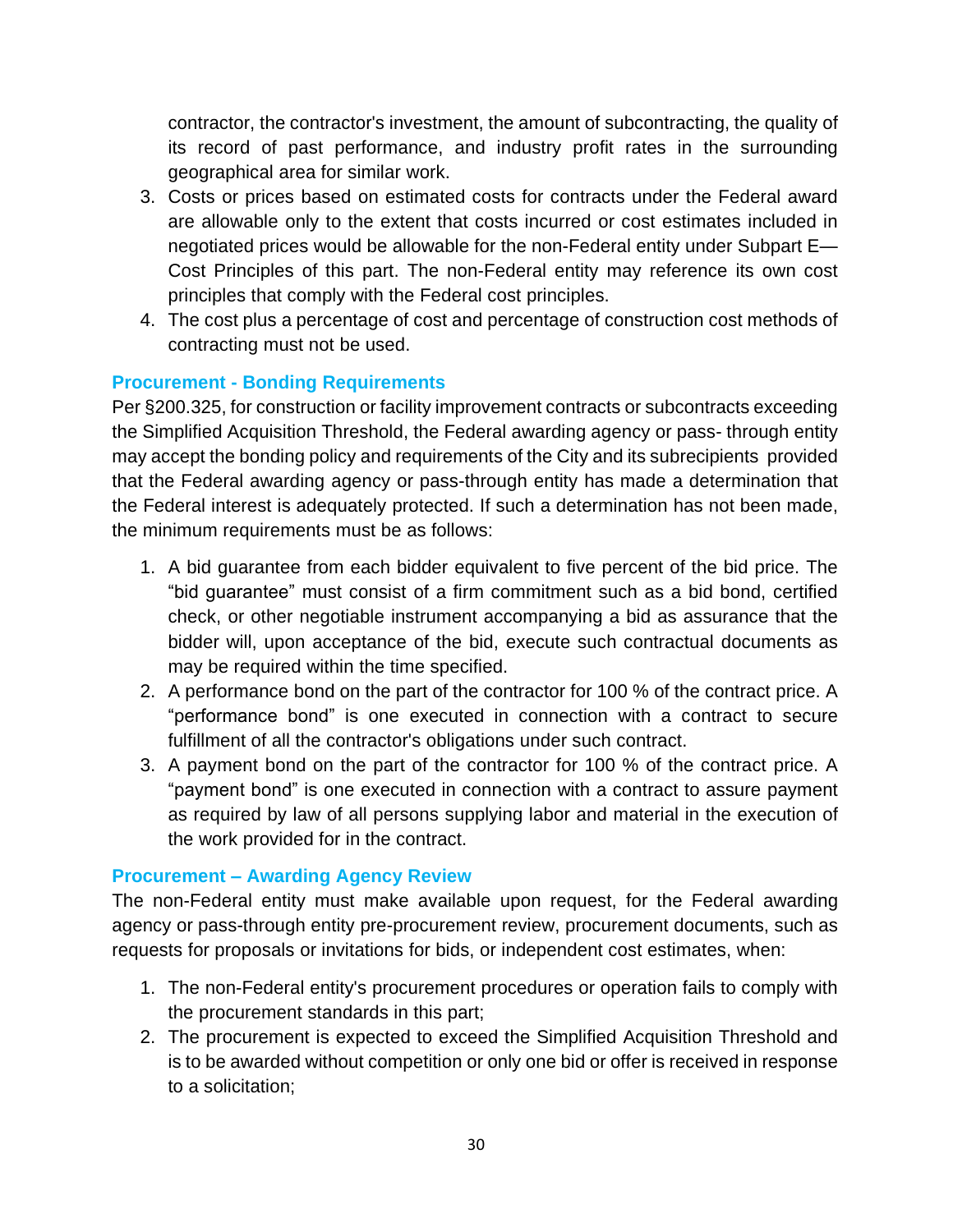- 3. The procurement, which is expected to exceed the Simplified Acquisition Threshold, specifies a "brand name" product;
- 4. The proposed contract is more than the Simplified Acquisition Threshold and is to be awarded to other than the apparent low bidder under a sealed bid procurement; or
- 5. A proposed contract modification changes the scope of a contract or increases the contract amount by more than the Simplified Acquisition Threshold.

The non-Federal entity is exempt from the pre-procurement review in the above paragraph of this section if the Federal awarding agency or pass-through entity determines that its procurement systems comply with the standards of this part.

- 1. The non-Federal entity may request that its procurement system be reviewed by the Federal awarding agency or pass-through entity to determine whether its system meets these standards in order for its system to be certified. Generally, these reviews must occur where there is continuous high-dollar funding, and third party contracts are awarded on a regular basis;
- 2. The non-Federal entity may self-certify its procurement system. Such selfcertification must not limit the Federal awarding agency's right to survey the system. Under a self-certification procedure, the Federal awarding agency may rely on written assurances from the non-Federal entity that it is complying with these standards. The non-Federal entity must cite specific policies, procedures, regulations, or standards as being in compliance with these requirements and have its system available for review.

#### <span id="page-30-0"></span>**Contracts**

- 1. Contracts for more than the Simplified Acquisition Threshold currently set at \$150,000, which is the inflation adjusted amount determined by the Civilian Agency Acquisition Council and the Defense Acquisition Regulations Council (Councils) as authorized by 41 U.S.C. 1908, must address administrative, contractual, or legal remedies in instances where contractors violate or breach contract terms, and provide for such sanctions and penalties as appropriate.
- 2. All contracts in excess of \$10,000 must address termination for cause and for convenience by the City and its subrecipients including the manner by which it will be effected and the basis for settlement.

#### **Contract Provisions**

The City and its subrecipients 's contracts must contain the applicable provisions described in Appendix II to Part 200—Contract Provisions for non-Federal Entity Contracts Under Federal Awards. (Please see §200.326)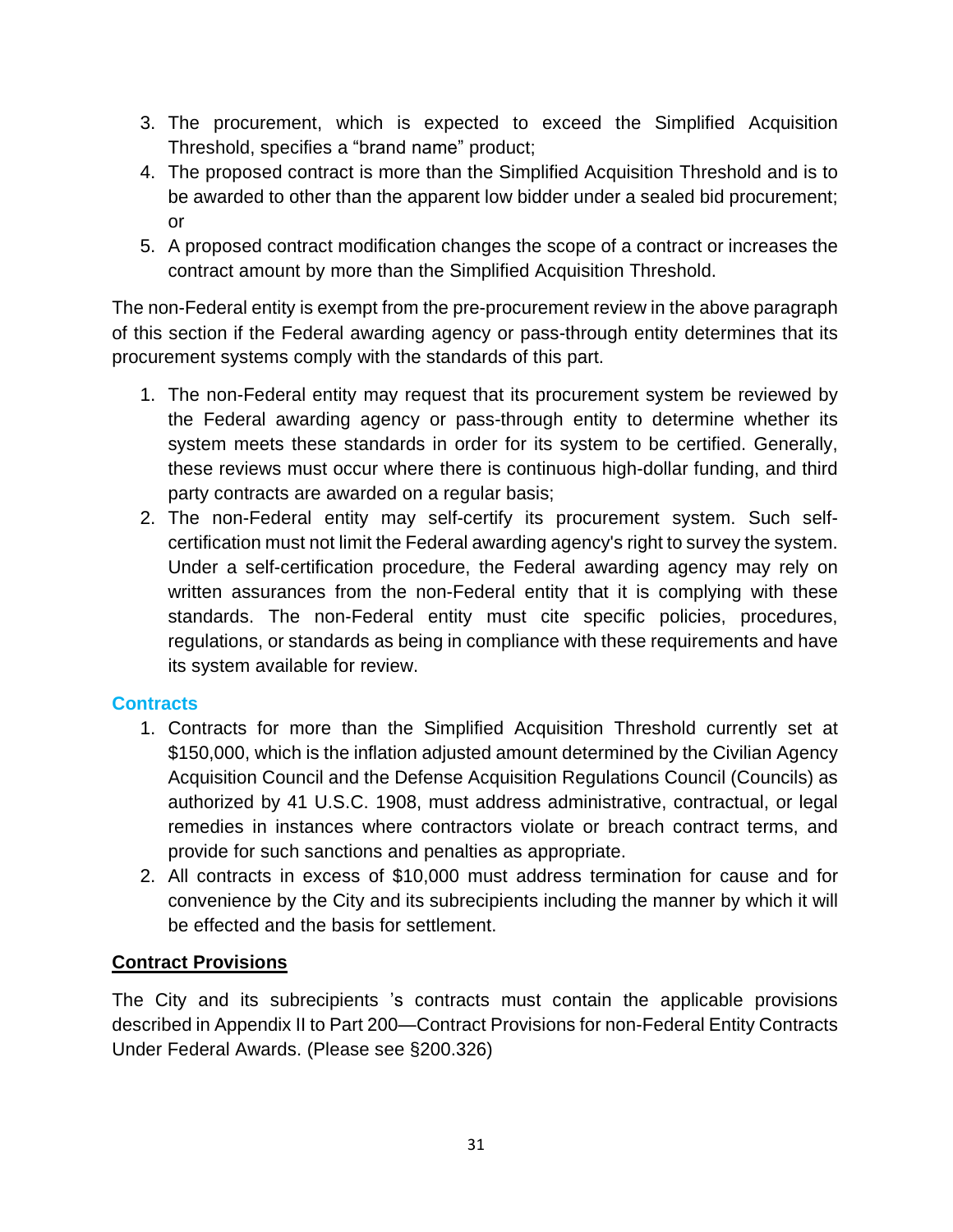#### <span id="page-31-0"></span>**Federal Awarding Agency or Pass-Through Entity Review**

The City and/or its subrecipients must make available, upon request of the Federal awarding agency or pass-through entity, technical specifications on proposed procurements where the Federal awarding agency or pass-through entity believes such review is needed to ensure that the item or service specified is the one being proposed for acquisition. This review generally will take place prior to the time the specification is incorporated into a solicitation document. However, if the City and/or its subrecipients desire to have the review accomplished after a solicitation has been developed, the Federal awarding agency or pass-through entity may still review the specifications, with such review usually limited to the technical aspects of the proposed purchase.

#### <span id="page-31-1"></span>**Suspension and Debarment**

The City and/or its subrecipients shall not award grant assistance to applicants that are debarred or suspended, or otherwise excluded from or ineligible for participation in Federal assistance programs.

It is the responsibility of the department to ensure that any subcontractor or subawardee that will be funded through a grant award is not prohibited from receiving federal or state funds due to suspension or debarment. A person or entity debarred or suspended is excluded from federal financial and non-financial assistance and benefits under federal programs and activities. Debarment or suspension of a participant in a program by one agency has government-wide, reciprocal effect. Contact the Purchasing Section for assistance in determining suspended or debarred contractors.

## <span id="page-31-2"></span>**Audits/ Reviews/ Monitoring's**

The following internal roles must be promptly notified in the event the award or program is selected for external audit by the Grantor:

- Grant Project Manager
- Administrative Staff
- Department Director
- Finance Department

<span id="page-31-3"></span>**Monitoring the Progress of the Corrective Action Plan until Successful Completion** Management completes and documents corrective actions to remediate internal control deficiencies on a timely basis. These corrective actions include resolution of audit findings. Depending on the nature of the deficiency, either the oversight body or management oversees the prompt remediation of deficiencies by communicating the corrective actions to the appropriate level of the organizational structure and delegating authority for completing corrective actions to appropriate personnel. The audit resolution process begins when audit or other review results are reported to management, and is completed only after action has been taken that (1) corrects identified deficiencies, (2) produces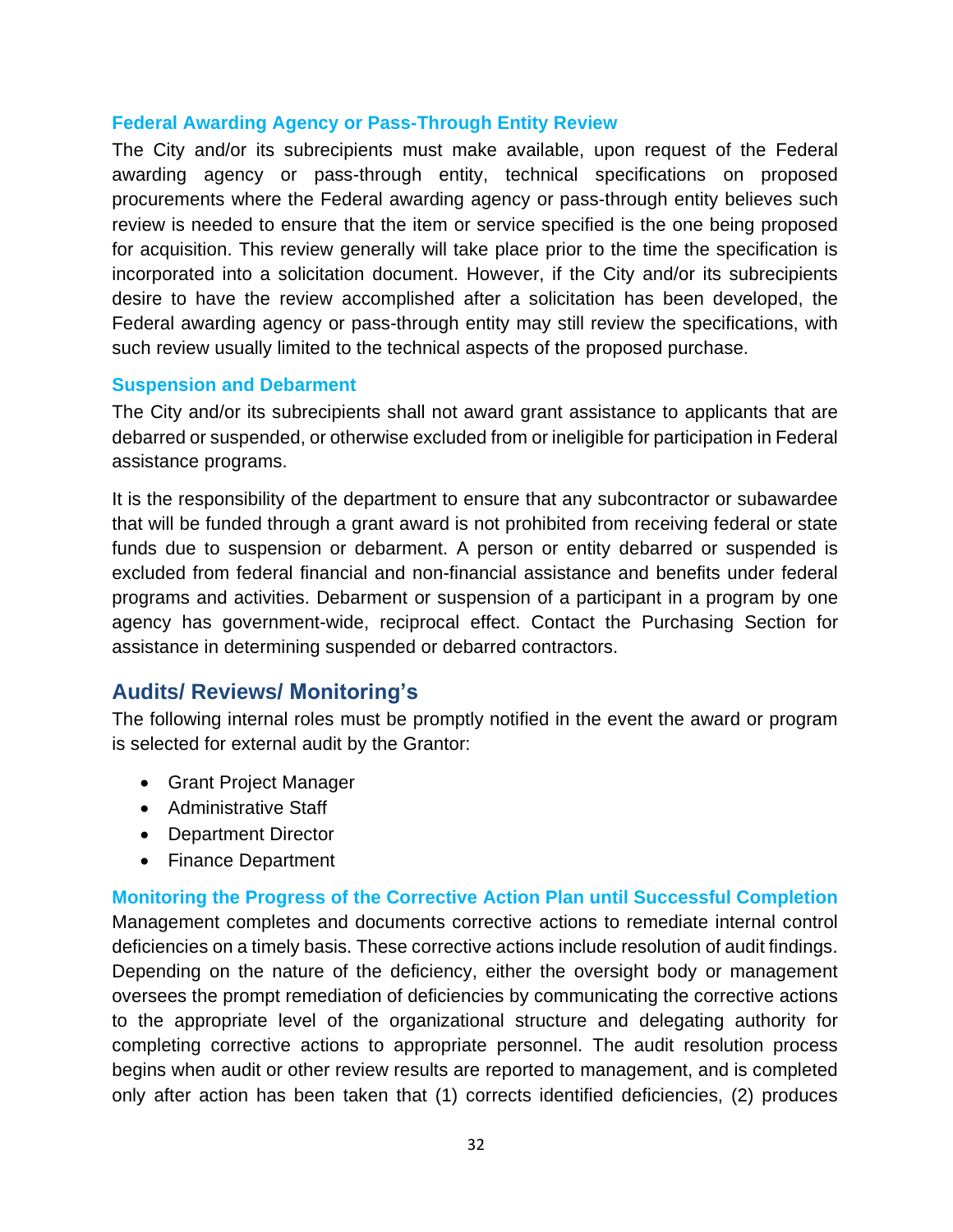improvements, or (3) demonstrates that the findings and recommendations do not warrant management action. Management, with oversight from the oversight body, monitors the status of remediation efforts so that they are completed on a timely basis. City staff and management work together to address and implement corrective actions, although final oversight and progress monitoring of corrective action plan falls within the Department Director responsibilities.

#### <span id="page-32-0"></span>**Internal Control Deficiencies**

Management evaluates and documents internal control issues and determines appropriate corrective actions for internal control deficiencies on a timely basis. Management evaluates issues identified through monitoring activities or reported by personnel to determine whether any of the issues rise to the level of an internal control deficiency. Internal control deficiencies require further evaluation and remediation by management. An internal control deficiency can be in the design, implementation, or operating effectiveness of the internal control and its related process. City staff and management work together to identify and remediate internal control deficiencies, although final oversight and progress monitoring falls within the Department Director responsibilities.

#### <span id="page-32-1"></span>**Other Important Federal Guidelines and National Policy Guidance**

In addition to other provisions required by the Federal agency or non-Federal entity, all contracts made by the City under a Federal award must contain provisions from Appendix II to 2 CFR Part 200 covering the following, as applicable.

#### <span id="page-32-2"></span>**Contract Work Hours and Safety Standards Act**

Where applicable, all contracts awarded by the City and/or its subrecipients in excess of \$100,000 that involve the employment of mechanics or laborers must include a provision for compliance with 40 U.S.C. 3702 and 3704, as supplemented by Department of Labor regulations (29 CFR Part 5). Under 40 U.S.C. 3702 of the Act, each contractor must be required to compute the wages of every mechanic and laborer on the basis of a standard work week of 40 hours. Work in excess of the standard work week is permissible provided that the worker is compensated at a rate of not less than one and a half times the basic rate of pay for all hours worked in excess of 40 hours in the work week. The requirements of 40 U.S.C. 3704 are applicable to construction work and provide that no laborer or mechanic must be required to work in surroundings or under working conditions which are unsanitary, hazardous or dangerous. These requirements do not apply to the purchases of supplies or materials or articles ordinarily available on the open market, or contracts for transportation or transmission of intelligence.

#### <span id="page-32-3"></span>**Rights to Inventions Made Under a Contract or Agreement**

If the Federal award meets the definition of "funding agreement" under 37 CFR §401.2 (a) and the recipient or subrecipient wishes to enter into a contract with a small business firm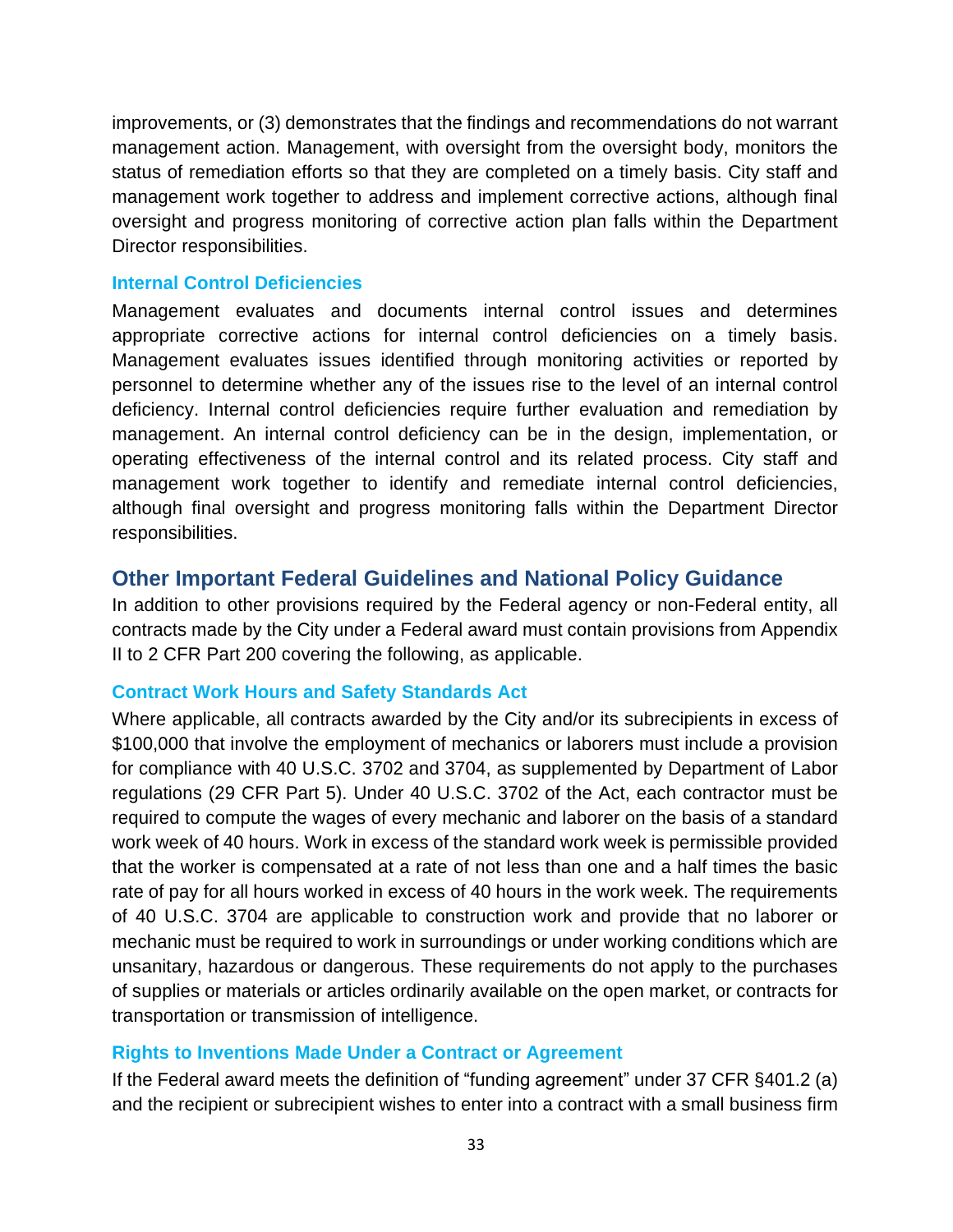or nonprofit organization regarding the substitution of parties, assignment or performance of experimental, developmental, or research work under that "funding agreement," the recipient or subrecipient must comply with the requirements of 37 CFR Part 401, "Rights to Inventions Made by Nonprofit Organizations and Small Business Firms Under Government Grants, Contracts and Cooperative Agreements," and any implementing regulations issued by the awarding agency.

#### <span id="page-33-0"></span>**Clean Air Act & Federal Water Pollution Control Act**

Contracts and subgrants of amounts in excess of \$150,000 must contain a provision that requires the non-Federal award to agree to comply with all applicable standards, orders or regulations issued pursuant to the Clean Air Act (42 U.S.C. 7401-7671q) and the Federal Water Pollution Control Act as amended (33 U.S.C. 1251-1387). Violations must be reported to the Federal awarding agency and the Regional Office of the Environmental Protection Agency (EPA).

#### <span id="page-33-1"></span>**Byrd Anti-Lobbying Amendment**

Contractors that apply or bid for an award exceeding \$100,000 must file the required certification. Each tier certifies to the tier above that it will not and has not used Federal appropriated funds to pay any person or organization for influencing or attempting to influence an officer or employee of any agency, a member of Congress, officer or employee of Congress, or an employee of a member of Congress in connection with obtaining any Federal contract, grant or any other award covered by 31 U.S.C. 1352. Each tier must also disclose any lobbying with non-Federal funds that takes place in connection with obtaining any Federal award. Such disclosures are forwarded from tier to tier up to the non-Federal award.

#### <span id="page-33-2"></span>**DUNS Number**

The Federal government requires that all applicants for Federal grants, cooperative agreements, and subawards, with the exception of individuals other than sole proprietors, have a Data Universal Numbering System (DUNS) number to better identify Organizations that are receiving funding under grants and cooperative agreements, and to provide consistent name and address data for electronic grant application systems. The City's DUNS number is 030969406.

#### <span id="page-33-3"></span>**Federal Funding Accountability and Transparency Act (FFATA)**

As of October 1, 2010, all federal grants of \$25,000 and over are subject to the FFATA subaward reporting requirements. Prime awardees are required to upload the subrecipient information in the FFATA Sub-Award Reporting System (FSR[S](http://www.fsrs.gov/index) [\(https://www.fsrs.gov/index?&\).](http://www.fsrs.gov/index) Subrecipients must maintain an active registration in the System for Award [Management](http://www.fsrs.gov/index) (S.A.M.) in order to receive federal funding.

Per the Act, a prime awardee must provide: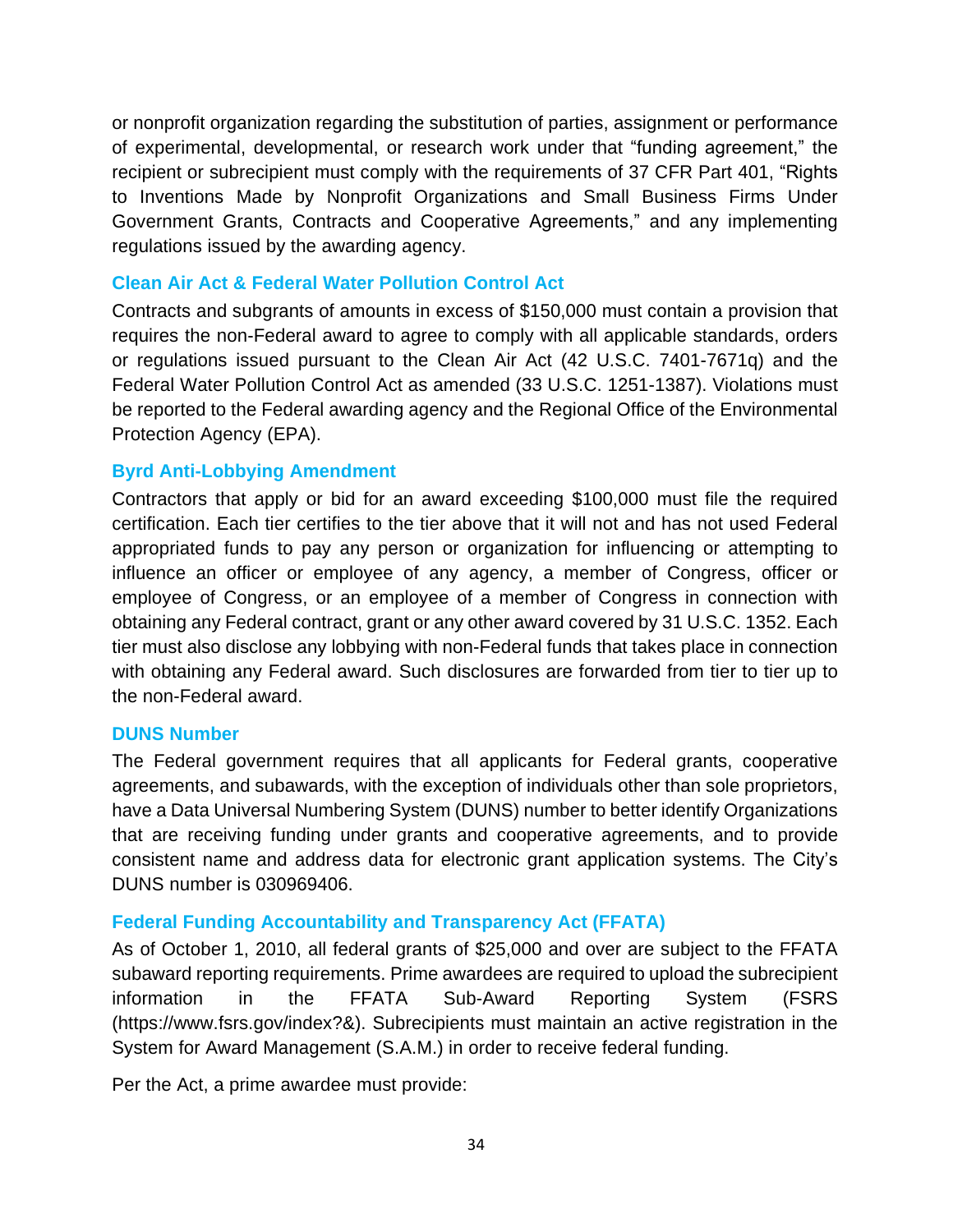- a. The prime awardee DUNS number and the DUNS number of any sub- awardee(s).
- b. The names and total compensation of the five most highly compensated officers of a prime or sub-awardee entity, if the entity in the preceding fiscal year: (1) Received 80 % or more of its annual gross revenues in federal awards and \$25,000,000 or more in annual gross revenues from federal awards; and (2) the public does not have access to this information about the compensation of the senior executives of the entity through periodic reports filed under section 13(a) or 15(d) of the Securities Exchange Act of 1934 (15 U.S.C. §§ 78m (a), 78o (d)) or section 6104 of the Internal Revenue Code of 1986. See FFATA § 2(b) (1).

#### <span id="page-34-0"></span>**Federal Requirements for Construction Projects**

It is the responsibility of the department to ensure compliance with the following federal requirements involving construction related projects. Departments should plan accordingly to ensure that adequate time, funding and staffing are available to carry out these additional responsibilities.

These requirements shall flow-down to all subcontractors funded through a grant award.

#### <span id="page-34-1"></span>**Equal Employment Opportunity**

Except as otherwise provided under 41 CFR Part 60, all contracts that meet the definition of "federally assisted construction contract" in 41 CFR Part 60-1.3 must include the equal opportunity clause provided under 41 CFR 60-1.4(b), in accordance with Executive Order 11246, "Equal Employment Opportunity", as amended by Executive Order 11375, "Amending Executive Order 11246 Relating to Equal Employment Opportunity," and implementing regulations at 41 CFR part 60, "Office of Federal Contract Compliance Programs, Equal Employment Opportunity, Department of Labor."

#### <span id="page-34-2"></span>**Davis-Bacon Act**

The Davis-Bacon Act of 1931 is a federal law that established the requirement for paying prevailing wages on public works projects. All federal government construction contracts, and most contracts for federally assisted construction over \$2,000, must include provisions for paying on-site workers no less than the locally prevailing wages and benefits paid on similar projects.

#### <span id="page-34-3"></span>**Uniform Relocation Assistance Act**

The Uniform Relocation Assistance Act (a.k.a. Uniform Act) of 1970 is a federal law that establishes minimum standards for federally funded programs and projects that require the acquisition of real property (real estate) or displace persons from their homes, businesses, or farms. The Uniform Act's protections and assistance apply to the acquisition, rehabilitation, or demolition of real property for federally funded projects. When conducting a program or project under the Uniform Act there are very specific legal responsibilities to affected property owners and displaced persons that must be addressed. The following must be considered prior to property acquisition: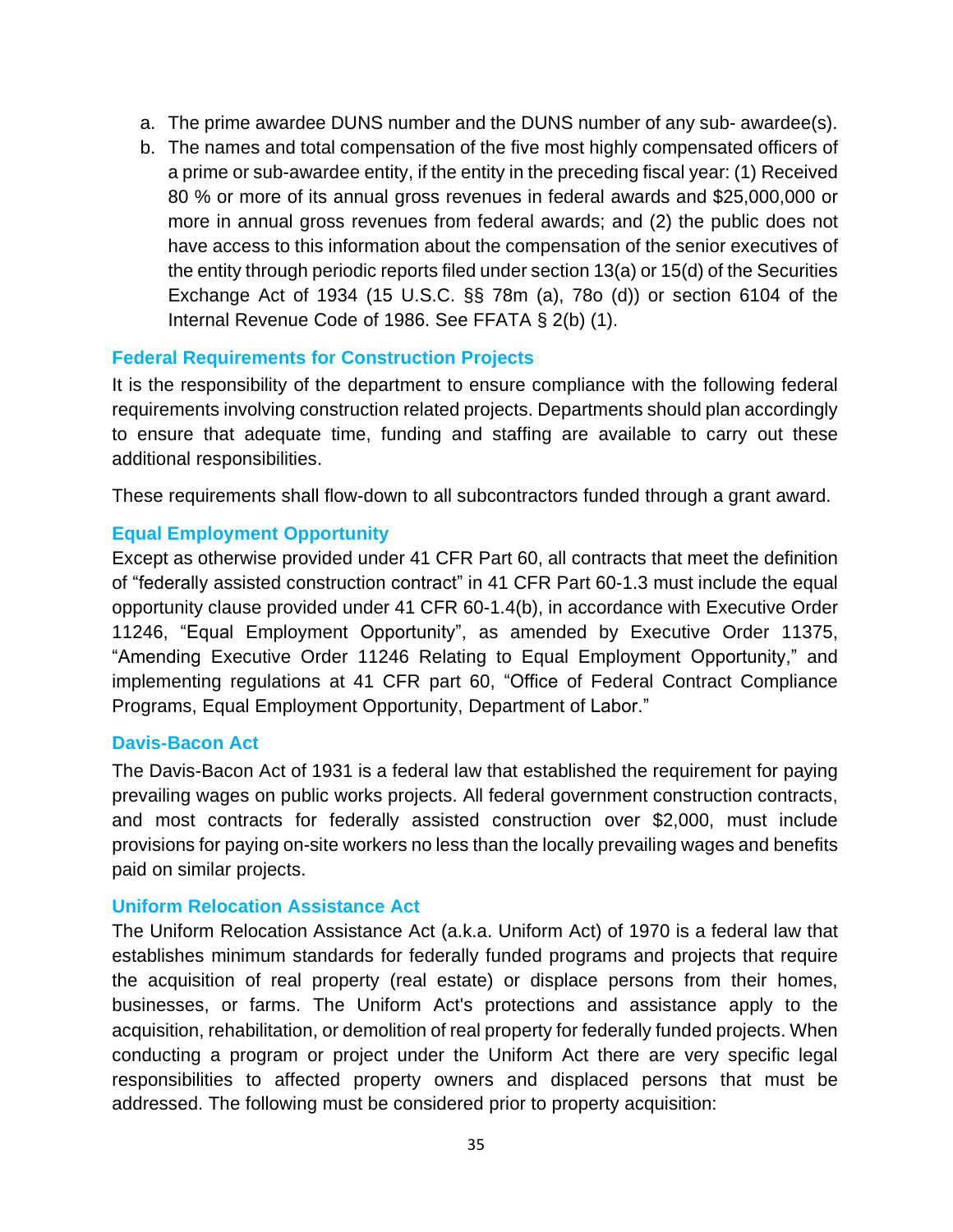#### **For Real Property Acquisition**

- Appraise property before negotiations.
- Invite the property owner to accompany the appraiser during the property inspection.
- Provide the owner with a written offer of just compensation and a summary of that is being acquired.
- Payment for property before possession.
- Reimburse expenses resulting from the transfer of title such as recording fees, prepaid real estate taxes, or other expenses.

## **For Residential Displacements**

- Provide relocation advisory services to displaced tenants and owner occupants.
- Provide a minimum 90 days written Notice to Vacate prior to requiring possession.
- Reimburse residents for moving expenses.
- Provide payments for the added cost of renting or purchasing comparable replacement housing.

#### **For Non-residential Displacements (businesses, farms, and nonprofits)**

- Provide relocation advisory services.
- Provide a minimum 90 days written Notice to Vacate prior to requiring possession.
- Reimburse for moving and re-establishment expenses.

#### <span id="page-35-0"></span>**National Policy Requirements**

City grant staff shall also adhere to National Policy Requirements affecting grants. A sample of these policies is listed below. Please note that this list in not inclusive and may be revised through the Federal Government.

*It is the responsibility of the grant project manager to ensure that subgrantees adhere to these applicable policies.*

#### <span id="page-35-1"></span>**Civil Rights**

Title VI of the Civil Rights Act of 1964, 42 U.S.C. 2000d, et seq. and its implementing regulations provide that no person shall be subjected to discrimination on the basis of race, color, or national origin under any program or activity that receives federal financial assistance. In most cases, when a recipient receives Federal financial assistance for a particular program or activity, all operations of the recipient are covered by Title VI, not just the part of the program that uses the Federal assistance.